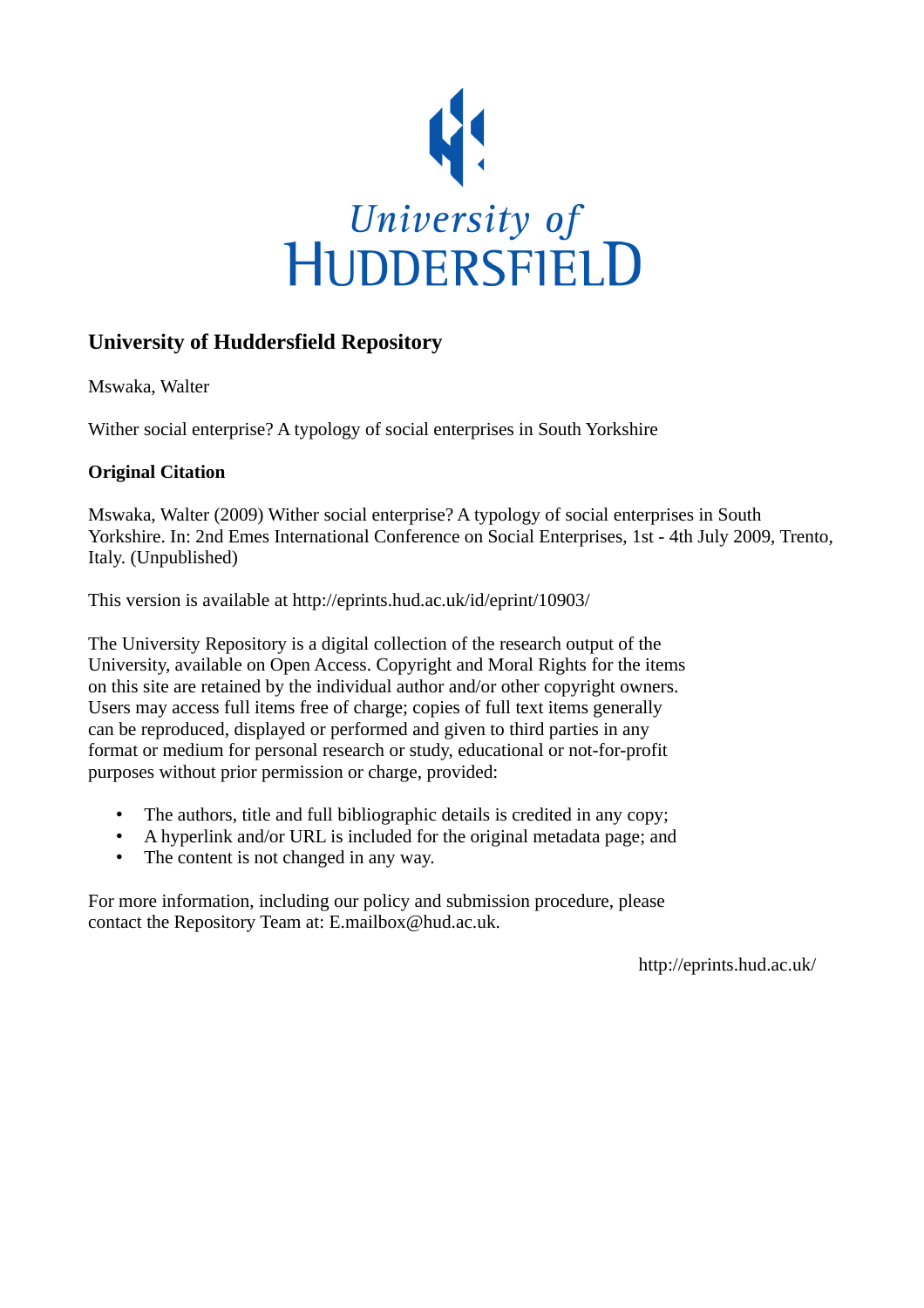

# **EMES CONFERENCES SELECTED PAPERS SERIES**

# **2 nd EMES International Conference on Social Enterprise** *Trento (Italy) - July 1-4, 2009*

# **WHITHER SOCIAL ENTERPRISE? A TYPOLOGY OF SOCIAL ENTERPRISES IN SOUTH YORKSHIRE**

Walter Mswaka Department of Strategy and Marketing, University of Huddersfield, United Kingdom

Copyright © 2009 Walter Mswaka (W.Mswaka@hud.ac.uk)

Any portion of these materials is freely available for information and educational purposes, but cannot be re-published in any format that may entail fees or royalties without the express permission of the copyright holders.

#### **ABOUT THE EMES CONFERENCES SELECTED PAPERS SERIES:**

This series aims to ensure that selected papers from conferences in which EMES has been involved will be accessible to a larger community interested in the third sector and social enterprise. EMES Conferences Selected Papers have not undergone any editing process.

All the papers of the series are available for download at www.emes.net.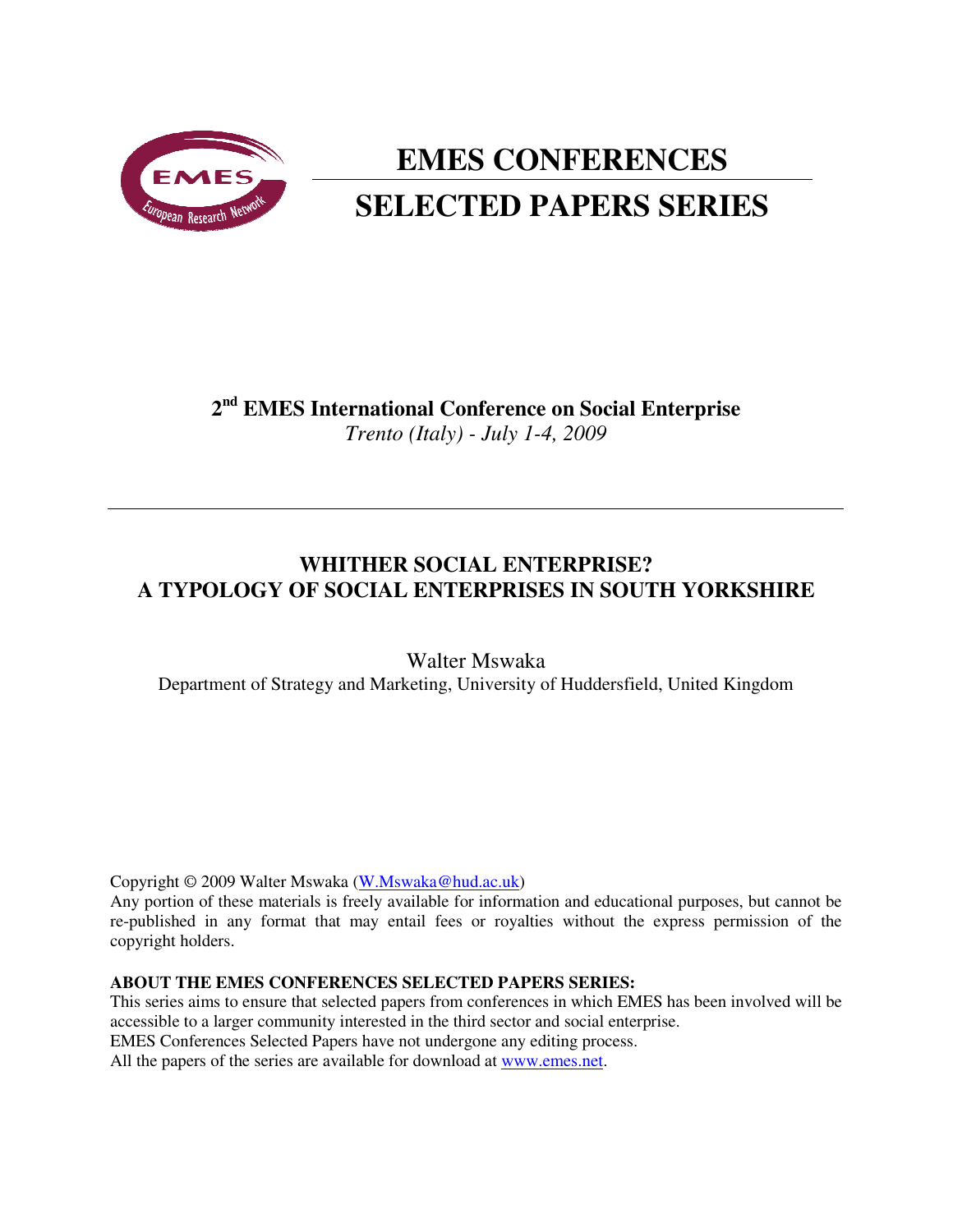# **CONTENTS**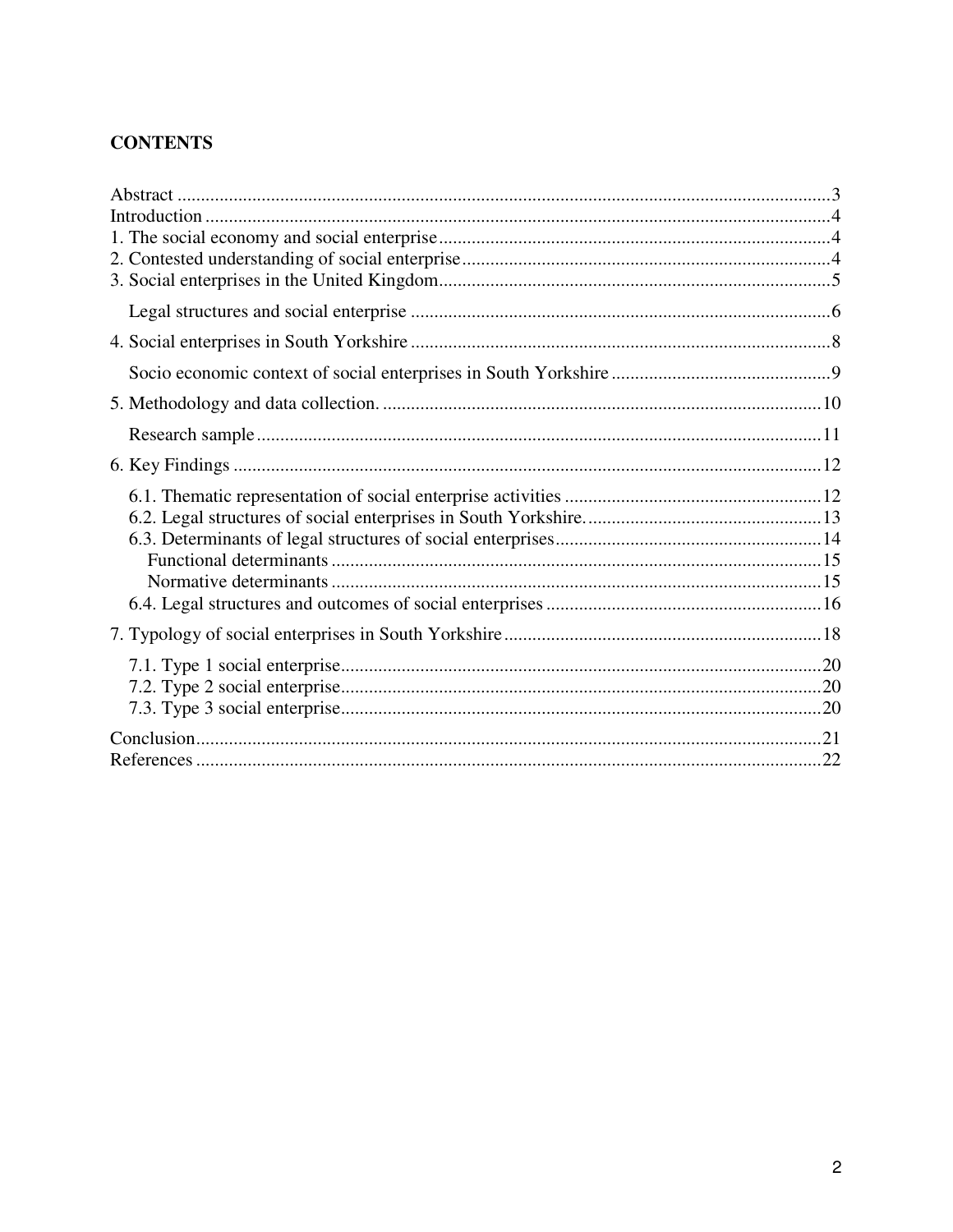## **ABSTRACT**

Increasingly the United Kingdom government is looking upon social enterprises as a key policy intervention to tackle deprivation and poverty. However, grant and philanthropic support structures which have traditionally supported social enterprises are in serious decline. This development is now threatening the survival of social enterprises across the country. In addition to challenges brought about by globalisation, it is inevitable that social enterprises will interact more with stakeholders outside the social economy to secure vital resources and expertise required for them to survive. These developments imply the need for drastic change of mindset across the sector and development of robust business models to maximise extraction and deliverance of value. The main focus of this research is on the current discourses on the development of social enterprises in the United Kingdom and particularly in South Yorkshire region. Specifically, the focus is on the legal structures of these organisations and how they impact on their performance and outcomes. This paper presents and discusses key results emerging from a doctoral investigation on the development of social enterprises in South Yorkshire. The investigation was carried out in the context of the United Kingdom's policy framework on the sector and the pressing need for social enterprises to be financially sustainable and therefore reduce dependency on state support.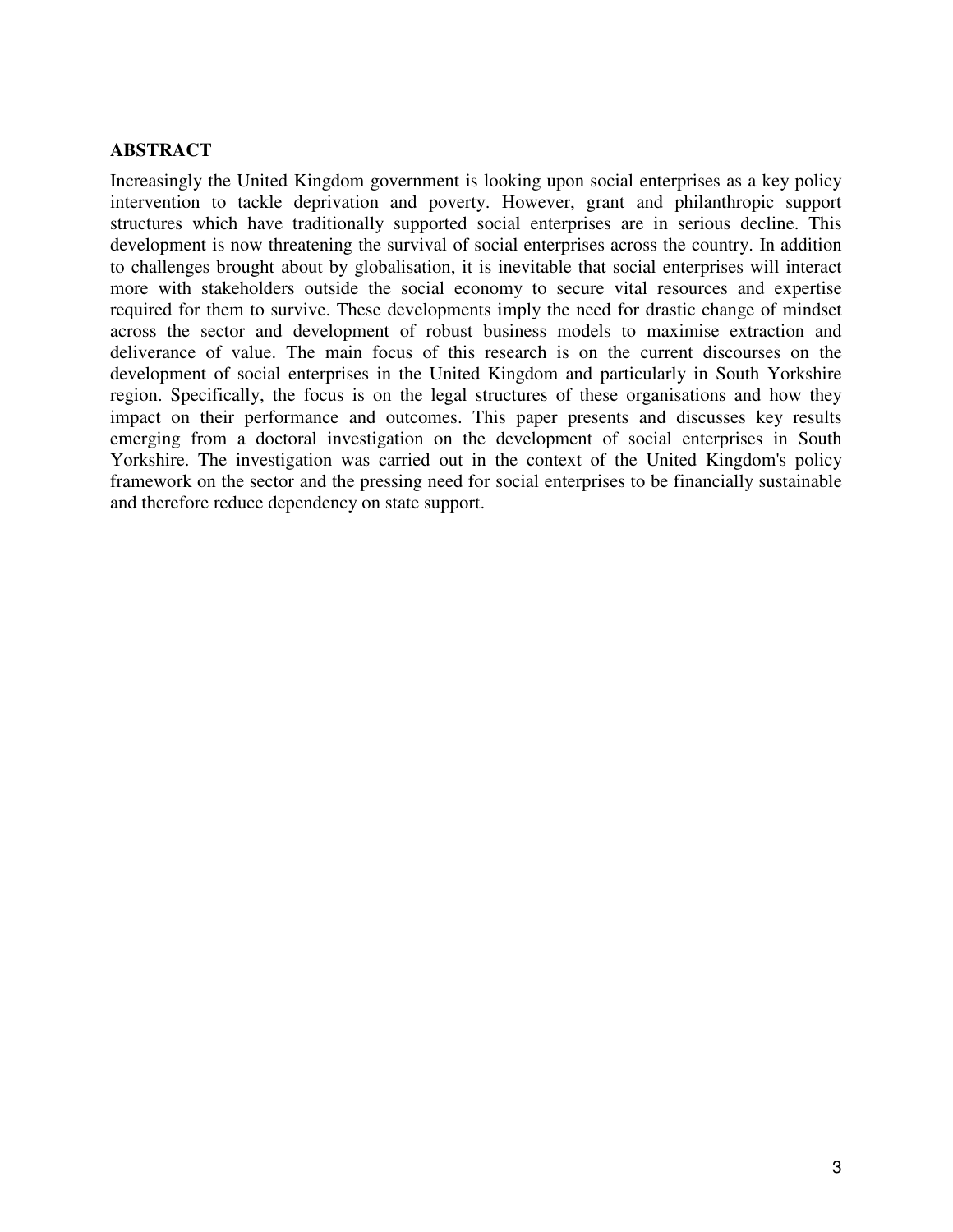# **INTRODUCTION**

Over the years, we have seen an acceleration of industrial development worldwide, forcing many businesses to continuously review and change priorities (Batra, 1996).

Globalisation has largely been typified by deregulation and liberalisation of trade forcing businesses to constantly adjust and look more at external rather than internal markets (Favreau, 2000). Despite these developments, social needs of communities have not necessarily decreased, highlighting the need to continuously search for effective strategies to address them. It is against this background that social enterprise development in the UK and particularly South Yorkshire is discussed and analysed in this paper. The paper will particularly focus on legal structures of these types of organisations and how they impact on their ability to attain sustainability in competitive markets. The discussions will start with a historical perspective of the development of social enterprises, followed by operational issues associated with the sector in the UK. The paper will conclude by discussing findings of the investigation on social enterprises undertaken in South Yorkshire region and their implications on policy formulation.

# **1. THE SOCIAL ECONOMY AND SOCIAL ENTERPRISE**

Most researchers agree that social enterprises developed from organisations associated with the social economy (Hines, 2005). While there are various conceptual definitions and debates surrounding the meaning of the social economy, researchers generally agree that the social economy is a term that describes the part of the economy that is neither privately nor publicly controlled (Haugh, 2005). Some have described this concept as "encompassing everything that sits outside the traditional private and public sectors, incorporating all voluntary/community sector activity" (Social Enterprise Strategy For greater Merseyside, 2003). Most researchers, amongst them, Moulaert and Ailenei (2005) as well as Gueslin (1987) agree that the 19<sup>th</sup> Century is probably the foundation of the origins of the social economy. This was the period of the Industrial Revolution, characterised by extreme poverty and worker exploitation. Levesque et al (2001) referred to these socio-economic injustices as the social brutalities of the Industrial Revolution. In an attempt to improve the welfare of the vulnerable workers and address these injustices, a number of interventions such as co-operatives, mutual aid practices, liberal philosophies and utopian initiatives were launched (Moulaert and Ailenei, 2005; Laville and Nyssens, 2001). The interventions were clearly a direct response to the socio-economic problems arising out of the industrialisation process, which was based on capitalist ideologies (Defourney and Develtere, 1997; Monzon, 1989)

# **2. CONTESTED UNDERSTANDING OF SOCIAL ENTERPRISE**

Social enterprise is a result of the evolution of the social economy and the philanthropic organisations associated with it ( Laville and Nyssens (2001). These include earliest forms of craft guilds, building societies and savings clubs that became forerunners of the social enterprises that we know today (Conaty and McGeehan, 2000). Therefore social enterprises have gained prominence perhaps because of their business- like nature in contrast to the traditional non-profit organisations associated with the social economy (Dart, 2002). As a concept this type of a business is also a politically contested ground and for many it still remains confusing and unclear (Carte, r 2003;OECD, 1999). It is not surprising therefore that this concept is subject to various definitions and interpretations. The Department of Trade and Industry (DTI, 2002) in the UK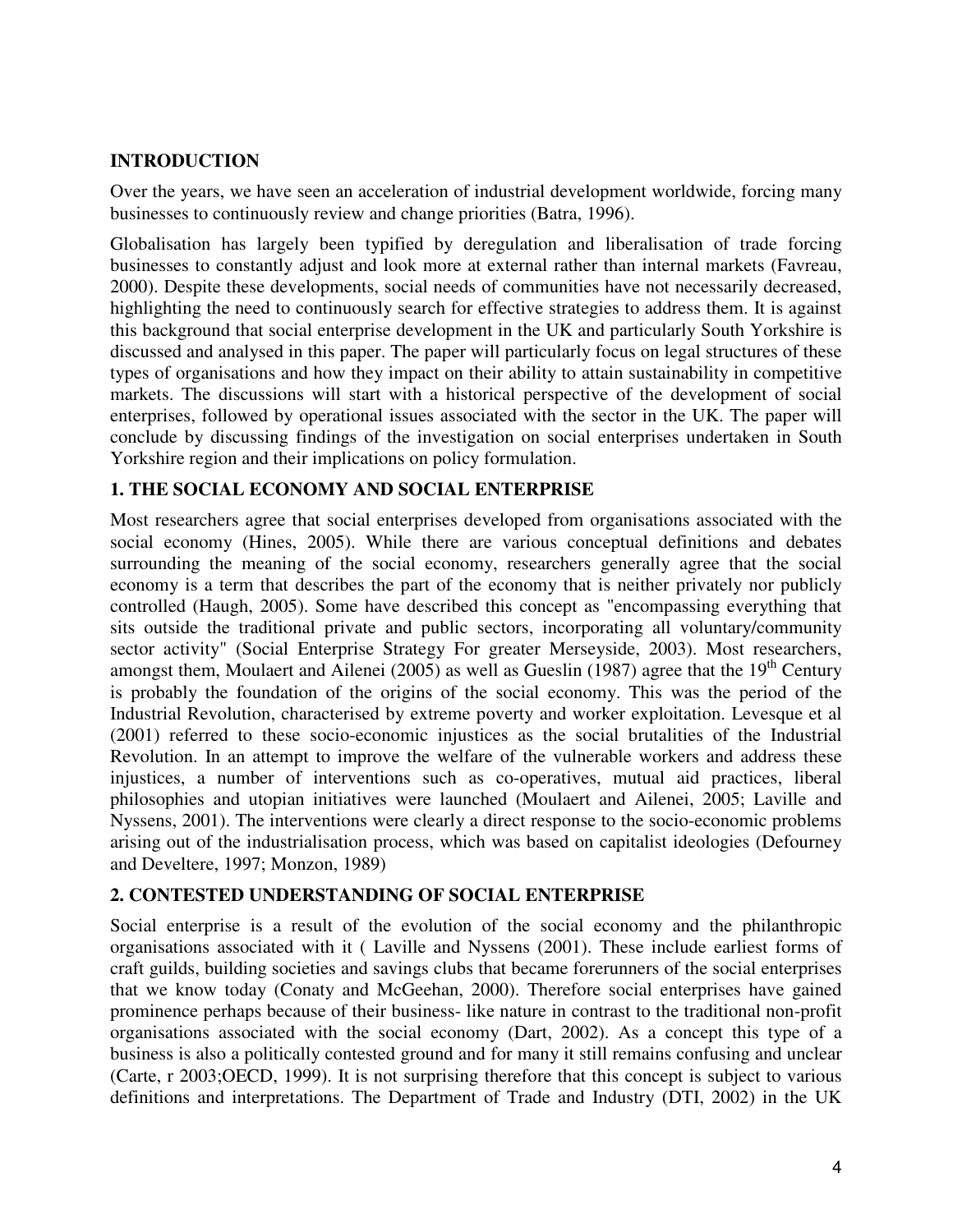describes a social enterprise as a "business with primarily social objectives, whose surpluses are principally re-invested for that purpose in the business or in the community, rather than being driven by the need to maximise profit for shareholders and owners" (DTI, 2002). On the same note Paton (2003) and Prabhu (1999) suggest that social enterprise should involve individuals creating and managing interventions where the main motivation, isn't financial gain. Dees (2001) takes a slightly different view by describing this type of enterprise as a hybrid of commercial and philanthropic methods. Social Enterprise London (1999) regards social enterprises as competitive businesses owned and trading for a social purpose.

The above definitions of social enterprise arguably reflect opposing thoughts of two distinct schools of thought. The DTI (2002) definition represents the views of those who emphasise the achievement of social aims over profit maximisation. On the other hand Dees (2001) and like minded researchers that see profit maximisation as an integral aspect of social enterprises. The former view perhaps stems from the generally agreed fact that traditionally within the social economy, there has been a stronger emphasis on achieving social rather than commercial objectives. It is only recently as the concept of social enterprise continues to evolve, that this appears to' blur boundaries between business and social principles', as social enterprises seek to maximise profits to further their social aims (BRASS, 2004). Despite different views on its meaning, there is consensus that a social enterprise is first and foremost, a business engaged in some form of trading to produce a surplus or profit (Stutt, 2001). This sector has continued to grow over the years and has become an integral feature of most economies in industrialised countries (Simons, 2000).

# **3. SOCIAL ENTERPRISES IN THE UNITED KINGDOM**

The concept of the social economy is "relatively new in the United Kingdom, though social enterprises have a much longer history, dating back over two hundred years" (Employment in focus, 1998; Hines, 2005). It was only recently (after the election of the New Labour government, in 1997) that the central government's espousal of the social enterprise model became much clearer (BRASS, 2004). Since then the concepts of the social economy and social enterprise has become central to the governments policy of tackling exclusion and deprivation**.** 

There are about 55 000 social enterprises in the UK, with a combined turnover of £27 billion per year. These enterprises make up 5% of the UK national business base, making the sector as a whole larger than the agricultural sector in the country (Jump, 2007(a). The social enterprise sector is now growing with about 1. 3 million people (3. 4% of the working population in the UK), employed in it ( Filou, 2008). Growth of the social enterprise concept is envisaged to continue as (5. 8 %) of the UK working population is engaged in some form of early stage entrepreneurship. At least 230 000 of these individuals are keen to start a business with social objectives (Global Entrepreneurship Monitor, 2007). This development is significant in that it is congruent with some of the central government's objectives of reforming the welfare system, such as tackling the dependency culture(The Economist, 2008). The main objective is to encourage people to move from welfare to work, with promotion of self employment through enterprise high on the agenda. Some of the best known social enterprises in the UK include The Big Issue, which addresses homelessness through enterprise, Jamie Oliver's 15, giving disadvantaged young people a chance to learn a trade and Ealing Community Transport. This enterprise provides innovative solutions to community transport problems and has since grown and diversified into other activities such as recycling.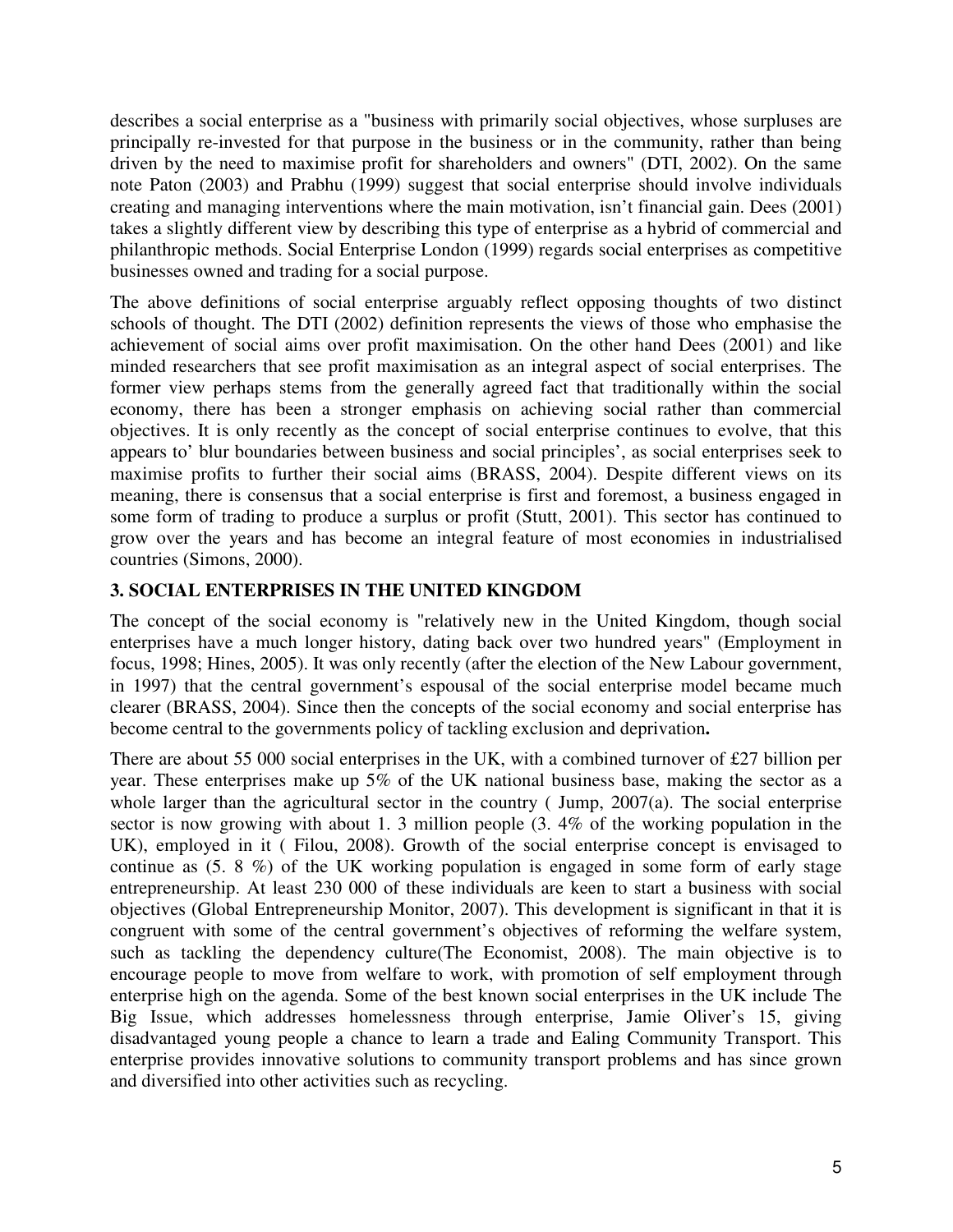The UK government introduced a number of policy instruments to support their efforts in developing the capacity of social enterprises to be financially sustainable. These include the latest social enterprise strategy, Scaling New Heights, public/private sector programmes such as Equity Plus and exploration of risk capital financial packages for social enterprises. A glance at these policy instruments shows a clear desire by the government to promote self-reliance and sustainability within the sector. The search for more sustainable social enterprise development has seen the introduction of new legal structures for social enterprise called the Community Interest Company (CIC) in 2005. This legal vehicle which has a share capital variant is discussed in section 3.1. of this paper. These developments are evidence of New Labour's declining interest in the mutual system and an increasing desire to get the disadvantaged off welfare (West, 2004).

Similar to conventional businesses, the challenges that are facing social enterprises in the UK are daunting (Simons, 2000). The restructuring of traditional grant funding streams for social enterprises in the UK has seen these funds now being diverted to countries in Eastern Europe, which are new entrants to the European Union (Flockhart, 2005). In addition, most funders including banks are now more inclined to support the establishment and growth of social enterprises through loans and investments rather than traditional philanthropy (Cook, 2007). This strategy allows them to grow their own capital to ensure continuity of their programmes (Buttenheim, 2002). These developments are now forcing social enterprises to look at alternative sources for financial support outside the social economy. It is becoming clear that inappropriate legal structures are one of the key barriers to the effectiveness of social enterprises in responding to the challenges they face (Bank of England, 2003). The legal structures of social enterprises in the UK are discussed in the next section.

# **Legal structures and social enterprise**

The common legal structures of social enterprises in the UK include company limited by guarantee(CLG), industrial and provident societies (IPS) and companies limited by shares (CLS) (DTI, 2002). Most recently, another legal vehicle with a share capital variant was launched in the UK, called Community Interest Company (CIC). These legal structures are shown and discussed in table 1 below.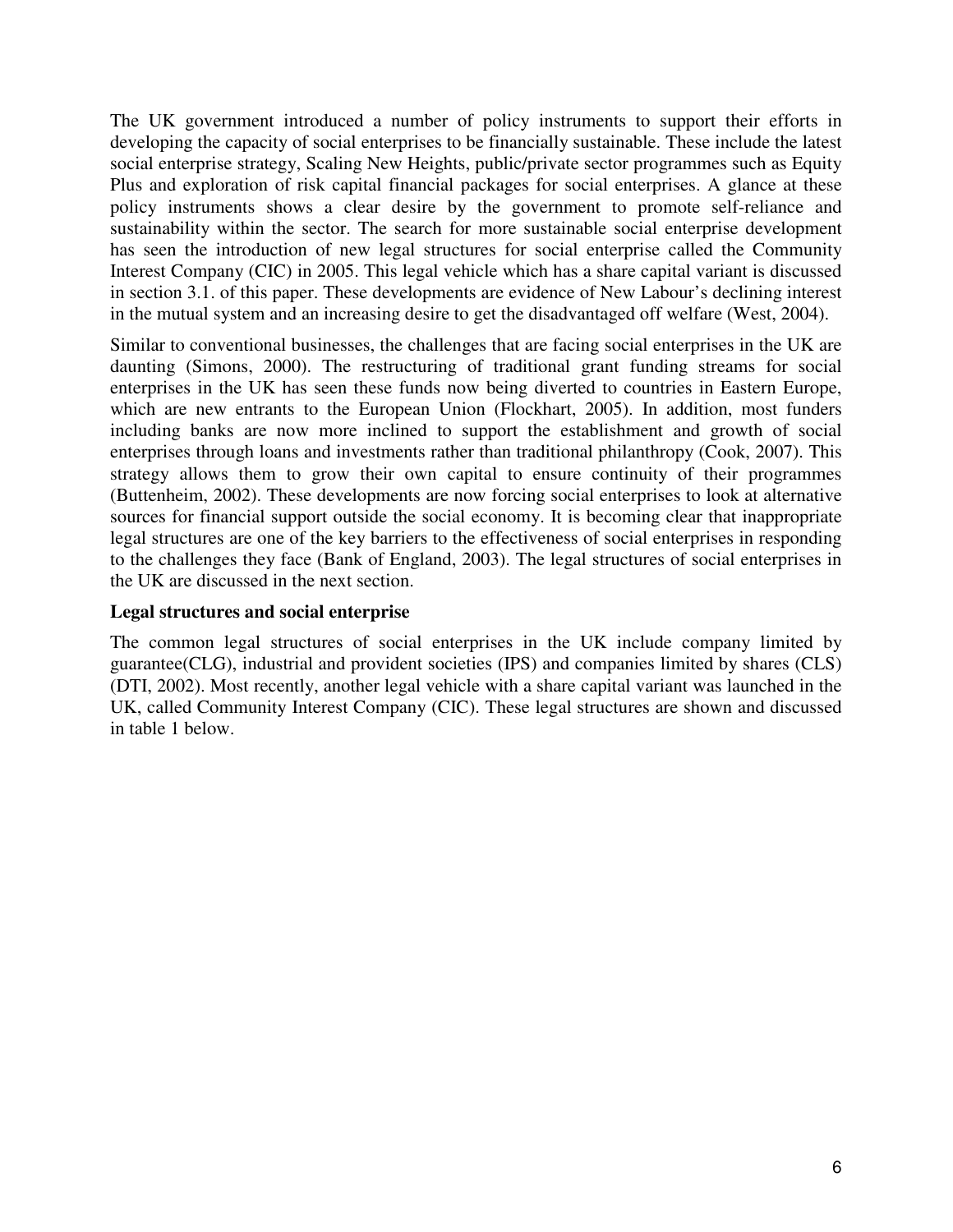| <b>CLASS</b> | <b>TYPE OF LEGAL</b>                         | <b>CHARACTERISTICS</b>                                                                                                                    |                                |                                                                                          |
|--------------|----------------------------------------------|-------------------------------------------------------------------------------------------------------------------------------------------|--------------------------------|------------------------------------------------------------------------------------------|
|              | <b>STRUCTURE</b>                             |                                                                                                                                           |                                |                                                                                          |
|              |                                              | <b>Structure</b><br><b>Ownership</b>                                                                                                      | of Limited<br><b>Liability</b> | <b>Financial</b><br><b>Enterprise</b><br>and<br><b>Structures</b>                        |
| A            | Company limited by<br>guarantee              | individual<br>1.<br>N <sub>o</sub><br>ownership. Company<br>held in stewardship<br>by an elected board of<br>directors(usually<br>unpaid) | Yes                            | <b>1.</b> Cannot attract equity finance                                                  |
|              |                                              | 2.Allows community<br>ownership                                                                                                           |                                | 2. Can attract both grant and loan<br>finance                                            |
|              | Industrial<br>and<br>Provident               | Controlled<br>$1_{\sim}$<br>and<br>managed by members                                                                                     | Yes                            | 1. Strict share holding rules, therefore<br>unattractive to venture capitalists          |
|              | society/cooperative                          | <b>Directors</b><br>$2_{\cdot}$<br>have<br>delegated powers                                                                               |                                | 2. Can attract both grant and loan<br>finance as well as tax concessions                 |
|              |                                              | 3.<br>Democratic<br>structure, with one<br>member, one vote                                                                               |                                |                                                                                          |
|              |                                              | 4. Equitable and fair<br>distribution<br>of<br>economic results.                                                                          |                                |                                                                                          |
| B            | Community<br>Interest<br>company (CIC)       | individual<br>N <sub>o</sub><br>1.<br>ownership                                                                                           | Yes                            | 1. Can issue shares but dividends on<br>shares are capped                                |
|              |                                              | 2. Can either be a<br><b>CLG</b> or CLS                                                                                                   |                                | 2. Attractive to philanthropic rather                                                    |
|              |                                              | 3. Has an asset lock<br>on profits and assets                                                                                             |                                | than venture capitalists                                                                 |
|              |                                              | 4.<br>Has<br>external<br>regulatory mechanism                                                                                             |                                | 3. Can also attract grant and loan<br>finance.                                           |
| $\mathbf C$  | Company limited by<br>shares<br>(CLS)(NEWCO) | 1. A legal entity in its<br>own right<br>Private/public<br>2.                                                                             | Yes                            | 1. Can attract equity finance                                                            |
|              |                                              | initiative<br>finance<br>allowing<br>various<br>stakeholder<br>participation in the<br>enterprise                                         |                                | 2. Allows<br>profit<br>distribution to<br>investors<br>and<br>community<br>organisations |
|              |                                              | 3. Allows ownership<br>idea<br>of<br>and<br>intellectual property                                                                         |                                | 3. Can attract both grant and loan<br>finance                                            |

*Source: literature review. Table contents source: ACEVO (2005), SCEDU (2002), Cox (2000), ICOM (1994)*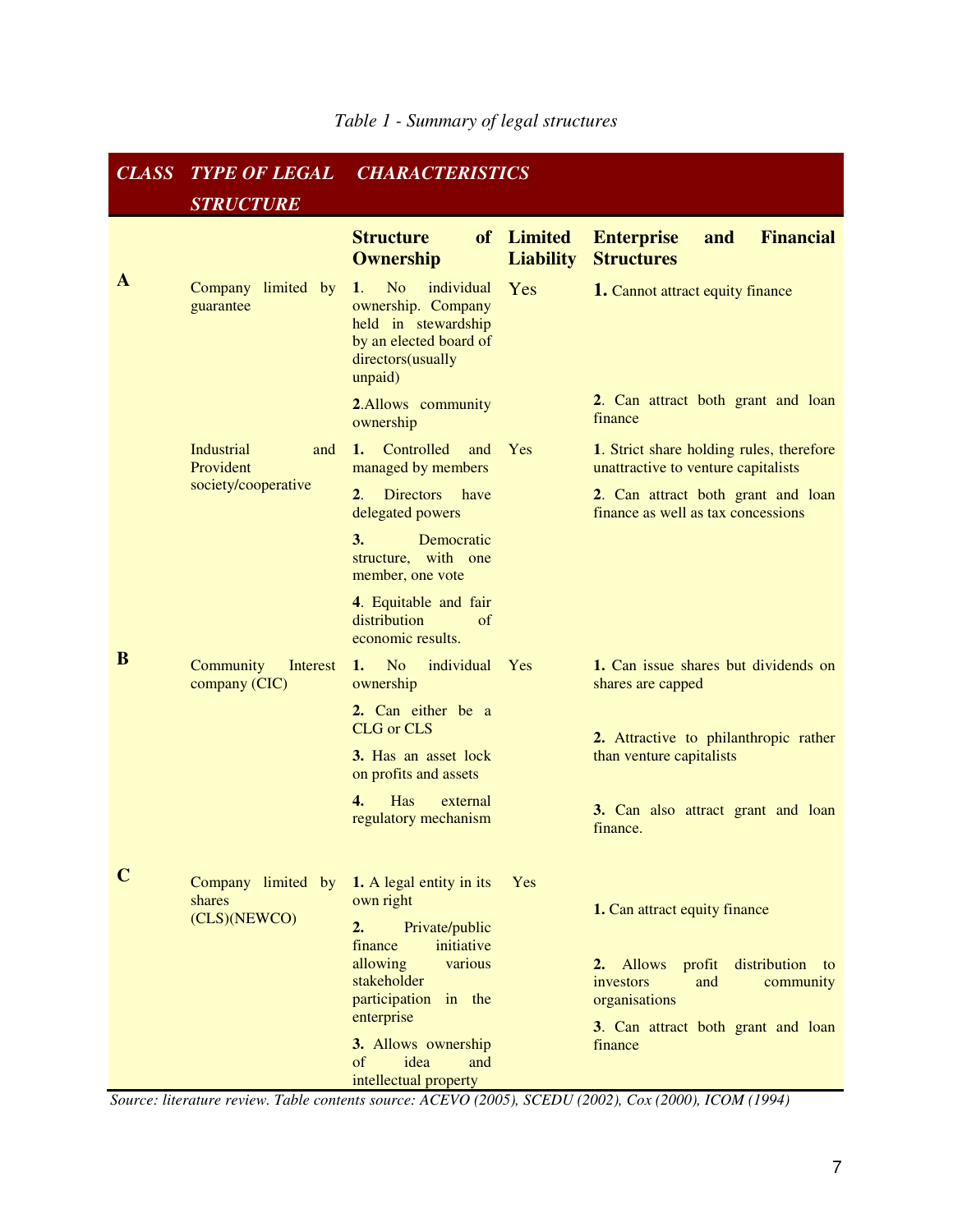Class A legal structures are the most common legal vehicles within the social economy and continue to allow social organisations to achieve their objectives. However they are by no means the most efficient and there is no guarantee that they will necessarily provide allow social enterprises to maximise deliverance of social value (DTI, 2003a). For example, while these can be vehicles for enterprise, they are unable to attract venture capital because by their nature cannot issue shares in return for equity (Conforth, 1998 ; Barker, 2003). Although they can allow social enterprise to access grants, the organisations need to demonstrate financial viability to attract loan finance packages (Bank of England, 2003) Therefore it is not surprising that organisations with these types of legal structures are heavily dependent on grant funding to cover core costs of delivering their interventions (Cox, 2000).

The inflexibility of some of the current legal structures was one of the reasons the UK government Introduced the Community Interest Company (CIC), in 2005 (DTI, 2003b). This model shown as Class B legal structure has triple functionality. A CIC can be structured as a company limited by guarantee, private or public limited share capital entity. The presence of external regulatory mechanisms (caps on shares and dividends) make it more attractive to philanthropic, rather than venture capitalists (DTI, 2004). The dividend cap however, is a significant drawback in attracting investors who may be reluctant to invest their capital into an organisation where an external regulatory mechanism determines the return on their investment (Giddens, 2007). Therefore the CIC's financing options, though significantly better than Class A legal, structures are still limited. Only recently the regulator of CIC announced a consultation exercise to consider raising the dividend caps on CIC surpluses from the current 35% limit (Jump, 2009). This move is confirmation that the restrictions on the CIC share capital model have become a barrier to investment.

Class C legal structures refer to company limited by shares models. While there are a limited number of social enterprises that are structured as share capital entities, there is anecdotal evidence that they are increasing (SCEDU, 2003a). These types of legal structures, in certain cases can attract both grant funding and equity finance, when they are appropriately structured, such as the NEWCO (Barker, 2003) This legal vehicle was pioneered in Sheffield UK and unlike the CIC is shares are not capped. It also has an internal regulatory mechanism comprising of organisations and individuals involved in the enterprise (SCEDU, 2003b). The structure also recognises contribution of individual entrepreneurs and allows financial remuneration of these individuals. The concept of equity investments in social enterprise however is problematic. Research has shown that most social enterprises are not familiar with the concept of equity investments (Bank of England, 2003). This could be one of the reasons why share capital legal structures are not a common feature in the UK social economy (IPSEYH, 2004). The Social Catalyst (2006) also urges caution with regards to share capital arguing that making equity investments in social enterprise may lie in the expansion of the definition of a social enterprise itself.

# **4. SOCIAL ENTERPRISES IN SOUTH YORKSHIRE**

In order to gain deeper insight into how social enterprises operate the next sections focus on the results of the investigation on social enterprise development in South Yorkshire. This took place from April 2004 to August 2007. The main objective of the study was to obtain information on the size, character and nature of the social enterprise sector and its contribution to the UK economy from key informants within the region. Specifically the focus was on how legal structures of social enterprises influence their operations. Smyth (2004) argues that a conceptual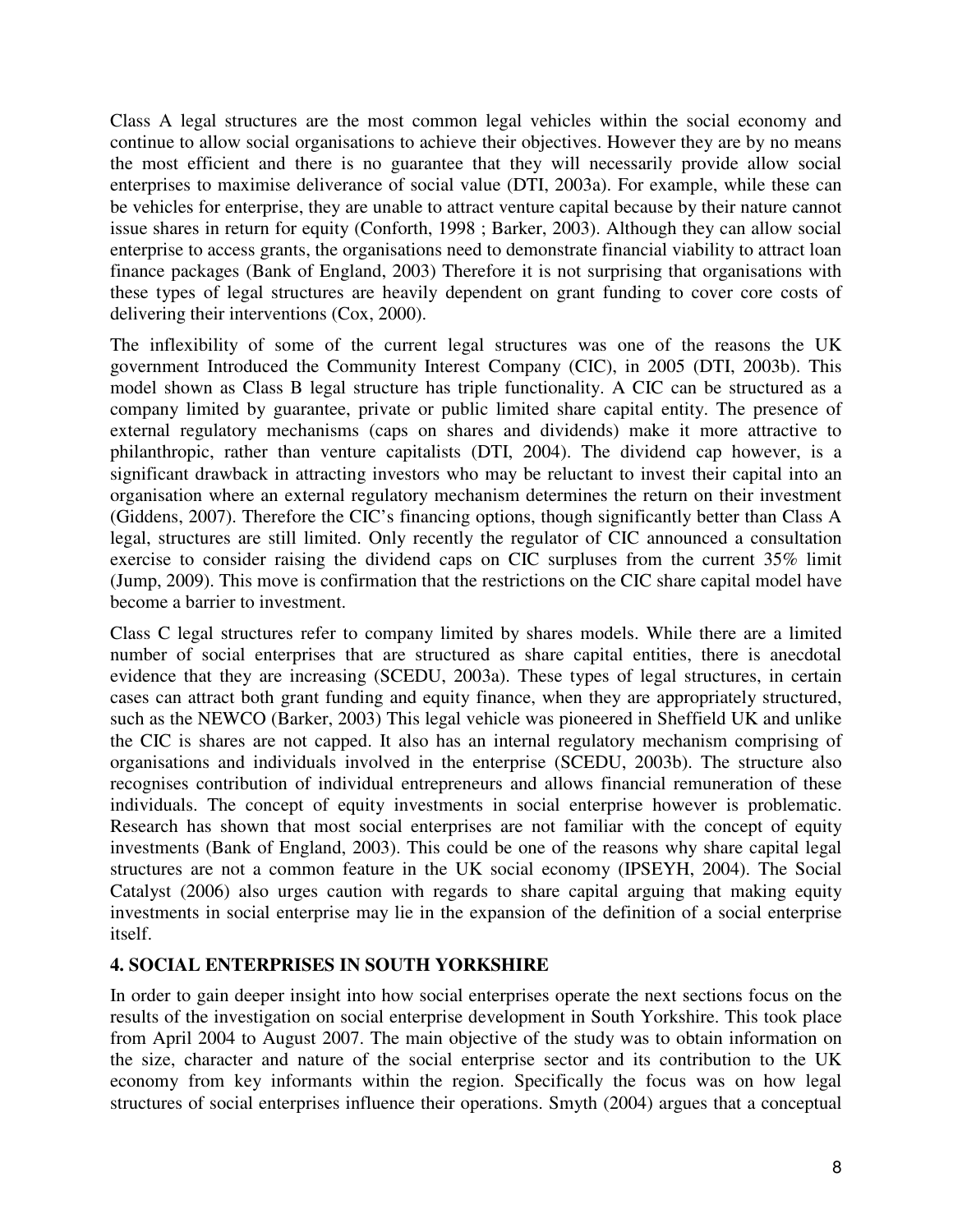framework is useful in providing the necessary scaffolding needed to support and guide an investigation. In this investigation, a hybrid conceptual framework consisting of elements of new institutional economics and institutional political economy approaches to analysis of social enterprises was used. The reason for using the hybrid approach was based on the realisation that one conceptual framework of analysis could not sufficiently explore the complexity of the concept of social enterprise.

#### **Socio economic context of social enterprises in South Yorkshire**

The South Yorkshire region is made up of unitary boroughs comprising, Sheffield, Rotherham, Barnsley and Doncaster. Barnsley, Doncaster and Rotherham are also referred to as the coalfield areas of South Yorkshire, due to their coal mining history. South Yorkshire lies, roughly in the centre of the United Kingdom (South Yorkshire Partnership (2004). The region covers an area of 1, 560 sq km (National statistics 2003). Sheffield is the largest of these unitary authorities that make up South Yorkshire and is the main economic centre of the region (Yorkshire and Humber Plan, 2005). The region also contributes, 21. 7% of Yorkshire and the Humber Gross value Added (GVA) and despite having 25. 7% of the region's population of working age, it still bears 26. 8% of the region's unemployment figures (South Yorkshire Partnership 2004). According to the 1998 Price Waterhouse Coopers report, the region faces exceptionally difficult sets of socioeconomic challenges (South Yorkshire Investment Plan, 2004).

As a result of the economic upheaval of the 1980s, South Yorkshire region as a whole contains some of the poorest boroughs in the United Kingdom. This period was characterised by wholesale closures of mines and massive job losses (Thompson et al, 2000). Mines were the mainstay of the region's economic base and their closure brought serious economic decline and deprivation in several areas across the region. This picture is captured in Table 2 below showing how severe the levels of deprivation are in comparison to the rest of the UK. The figures offer valuable insight into the full range of socio-economic and environmental problems plaguing the region. The region benefited from European financial assistance, under the European Regional Development Fund (ERDF) after being designated Objective 1 status (the highest category of European Support) at the Berlin summit in 1999 (IPSEYH, 2000). The funding was provided to tackle socio-economic deprivation in the most deprived areas across the region through provision of training opportunities, employment and business creation. (SYIF, 2003). Objective 1, in particular has been a £1. 8 billion investment programme, including £700million from the European Union Structural Fund (GOYH, 2001). The establishment of sustainable social enterprises was considered to be one key intervention in which deprivation and exclusion could be tackled in South Yorkshire (IPSEYH, 2004).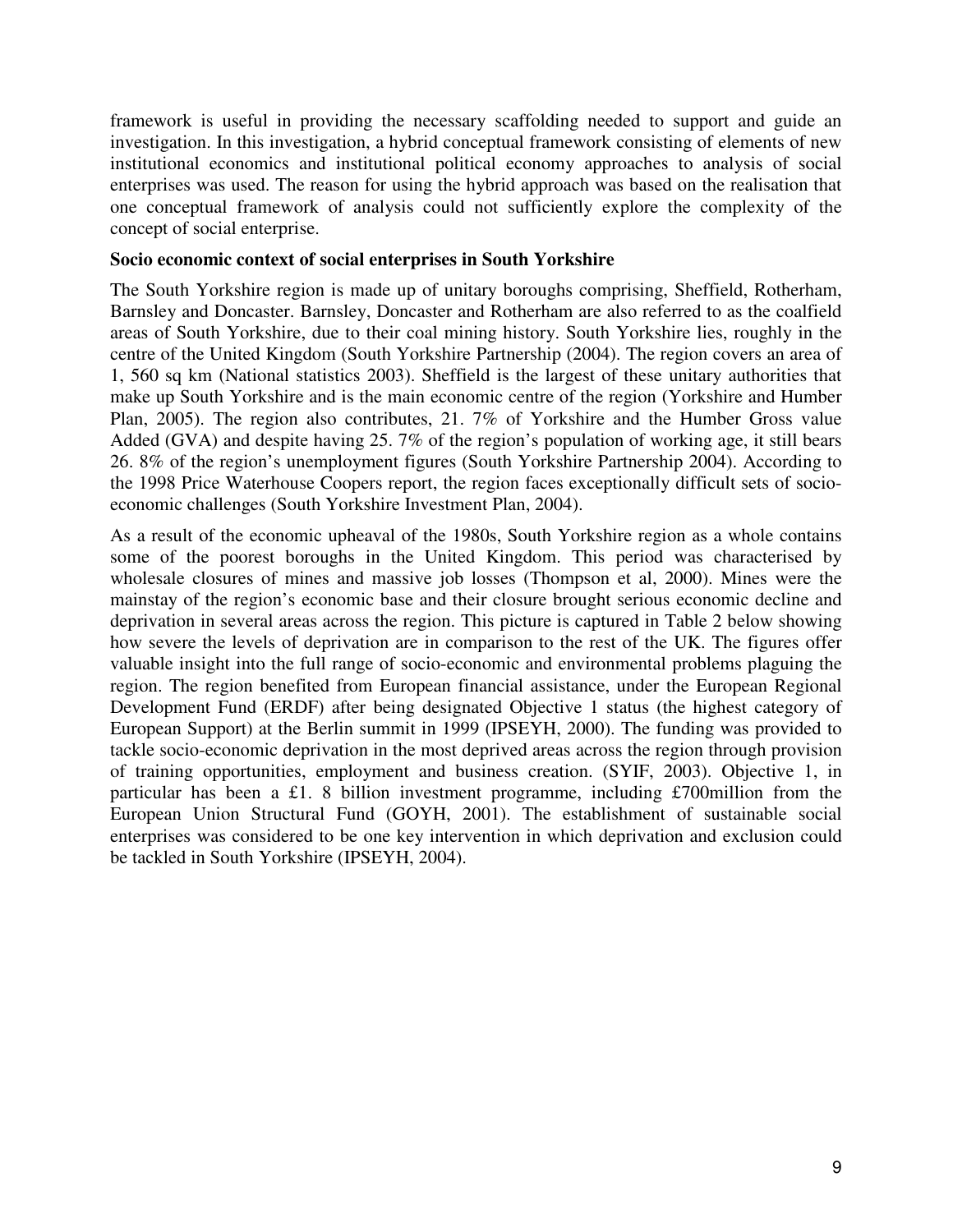| <b>Borough</b>   | deprived 20% | No. of wards in the most Percentage of wards in<br>deprived<br><i>the</i><br>most<br>nationally |
|------------------|--------------|-------------------------------------------------------------------------------------------------|
| <b>Barnsley</b>  | 17           | 77.3                                                                                            |
| Doncaster        | 14           | 66.7                                                                                            |
| Rotherham        | 13           | 59.1                                                                                            |
| <b>Sheffield</b> | 13           | 44.8                                                                                            |

# *Table 2 - Socio-economic deprivation in South Yorkshire*

 *Source: Regional Economic Strategy Companion Document (2003)* 

The next section focuses on some key themes emerging from the investigation, starting with the methodology used to obtain the required information.

# **5. METHODOLOGY AND DATA COLLECTION.**

Being a relatively new concept social enterprise is under researched in the UK and indeed the world over (BRASS, 2006). Consequently a lot of literature on this concept is largely in the grey form. Where it exists, it is largely fragmented. Salamon (1994) concurs by saying that by their nature, non-profits are quite diverse and this further exacerbates their documentation and analysis. Social enterprises in South Yorkshire exist within a formal and informal structure, influenced by both internal and external factors. Researching social enterprise in this region was a particularly complex undertaking given lack of published information on the sector. It was therefore crucial to employ a robust methodology to gain a deeper understanding of the social enterprise concept and how it continues to evolve.

The investigation used a multi -method research approach involving quantitative (postal questionnaires) and qualitative (face to face interviews and focus groups) data collection methods followed by an in-depth multiple case study approach. A parallel investigation on social enterprise support organisations within the study area was undertaken. This method provided an opportunity for the researcher to analyse different stakeholders within the target population and their influence on social enterprise development.

The multi-method research approach also made it possible to strengthen conclusions from the data collected through triangulation (Webb et al, 1996). While quantitative and qualitative data collection methods identified patterns and processes arising from the research, the case study approach was crucial in further exploring key themes emerging from the descriptive statistics and qualitative data. Due to the diversity in types and thematic activities of social enterprises, a multiple case study approach was considered as the most ideal in this investigation. Given the paucity of information on social enterprise legal structures, this approach allowed the researcher to explore new areas and themes where very little theory was available to explain a phenomenon (Kohn, 1997). The case study analysis involved a comparative analysis of four (4) case studies, two under each legal structure being investigated (CLG and CLS), as shown below in Table 3. One of the proponents of this type of case study selection and scrutiny technique is Kohn (1997). He argues that that heterogeneity among case studies selected for scrutiny enhances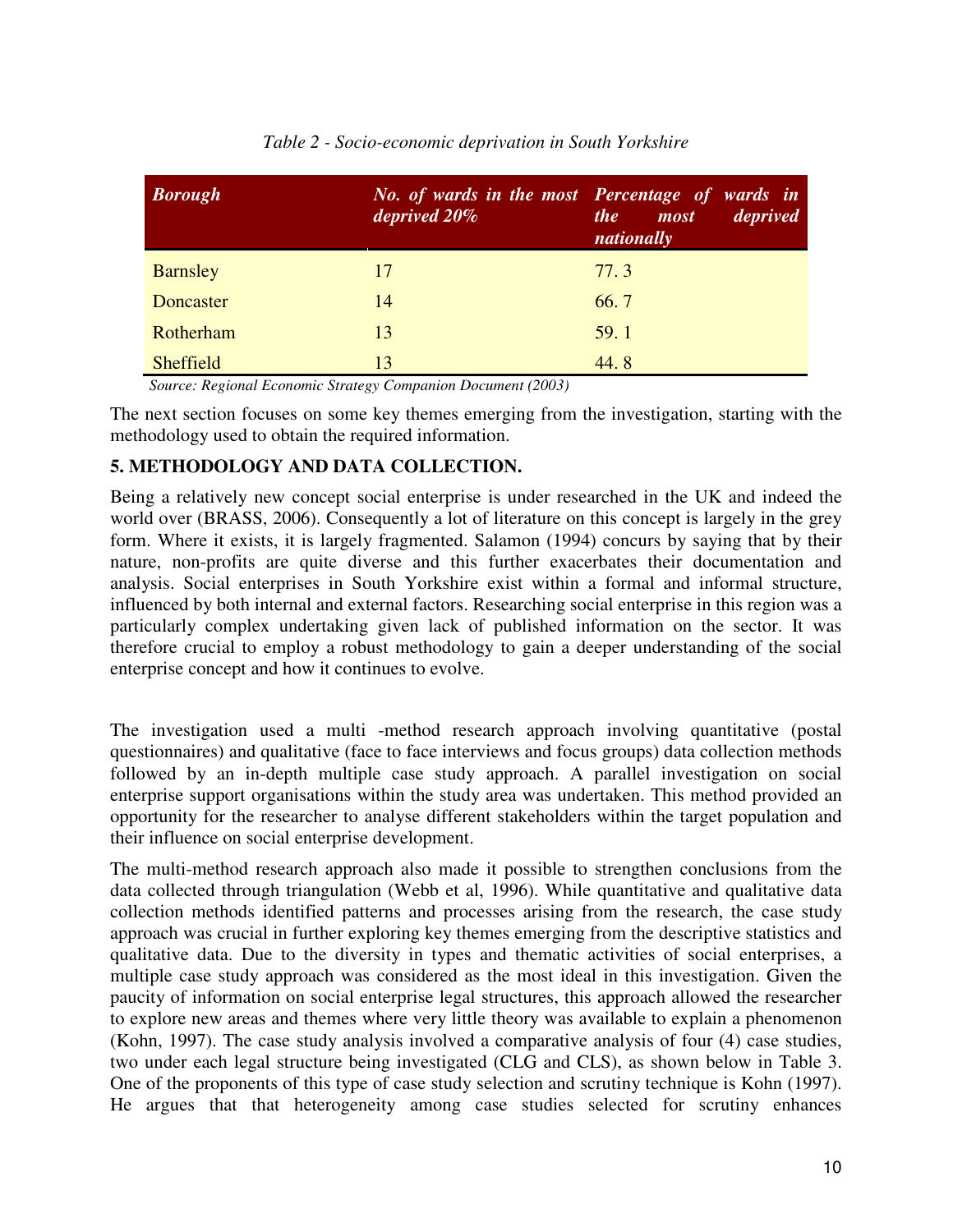generalisability. Two examples of social enterprises structured as company limited by shares were selected from Sheffield. The reason for this is that at the time of the research, such structures were only available in Sheffield. It is important to note that during this period the Community Interest Company (CIC), which has a share capital variant had just been unveiled and no social enterprises within the survey sample had adopted it.

| <b>Organisation</b> | Type of<br><i>structure</i>                         | legal Type of activity                                                                          | <i>Location</i> |
|---------------------|-----------------------------------------------------|-------------------------------------------------------------------------------------------------|-----------------|
| Case study 1        | Share capital (CLS)                                 | Provision of Sheffield<br>literacy<br>and<br>numeracy tuition                                   |                 |
|                     |                                                     | Driving tuition                                                                                 |                 |
| Case study 2        | <b>Share</b><br>(CLS)                               | Capital Provision of Sheffield<br>landscaping and<br>environmental<br>consultancy               |                 |
| Case Study 3        | Guarantee products<br>$\mathbf{B}\mathbf{v}$<br>CLG | Company Limited Sale of organic Doncaster                                                       |                 |
| Case study 4        | $\mathbf{B}\mathbf{v}$<br>(CLG)                     | Company Limited Provision of non- Doncaster<br>Guarantee accredited training<br>in craft skills |                 |

## *Table 3 - Case studies under investigation*

The multi- method data collection approach was underpinned by a critical realist paradigm (CR), which allowed the researcher to gather and analyse data from informants in their natural setting (Baert, 1996;Bhaska, r 1998). This ontology also enabled the integration of the researcher's personal experiences, views and perceptions on the social enterprises being investigated. The researcher conducting this investigation has personally been involved in delivering business advice to social enterprises for over six (6) years in South Yorkshire. This experience has undoubtedly created certain perceptions on social enterprises. The researcher was able to create various views of this reality based on the time spent and practical experience gained on social enterprise development in South Yorkshire (Sobh and Perry, 2006).

#### **Research sample**

For the purpose of this investigation, social enterprises operating across the South Yorkshire region comprised the accessible population. It was also necessary to obtain a large sample so that the researcher could obtain a more realistic picture of how social enterprises have evolved in the region (Nesbary, 2000). A large sample would also reduce chances of sampling errors (Graziano and Michael, 2004). Despite evidence of some mapping exercises having taken place in the subregion, the number of social enterprises operating in South Yorkshire has been difficult to ascertain (DTI, 2003). However based on current knowledge, experience and extrapolation of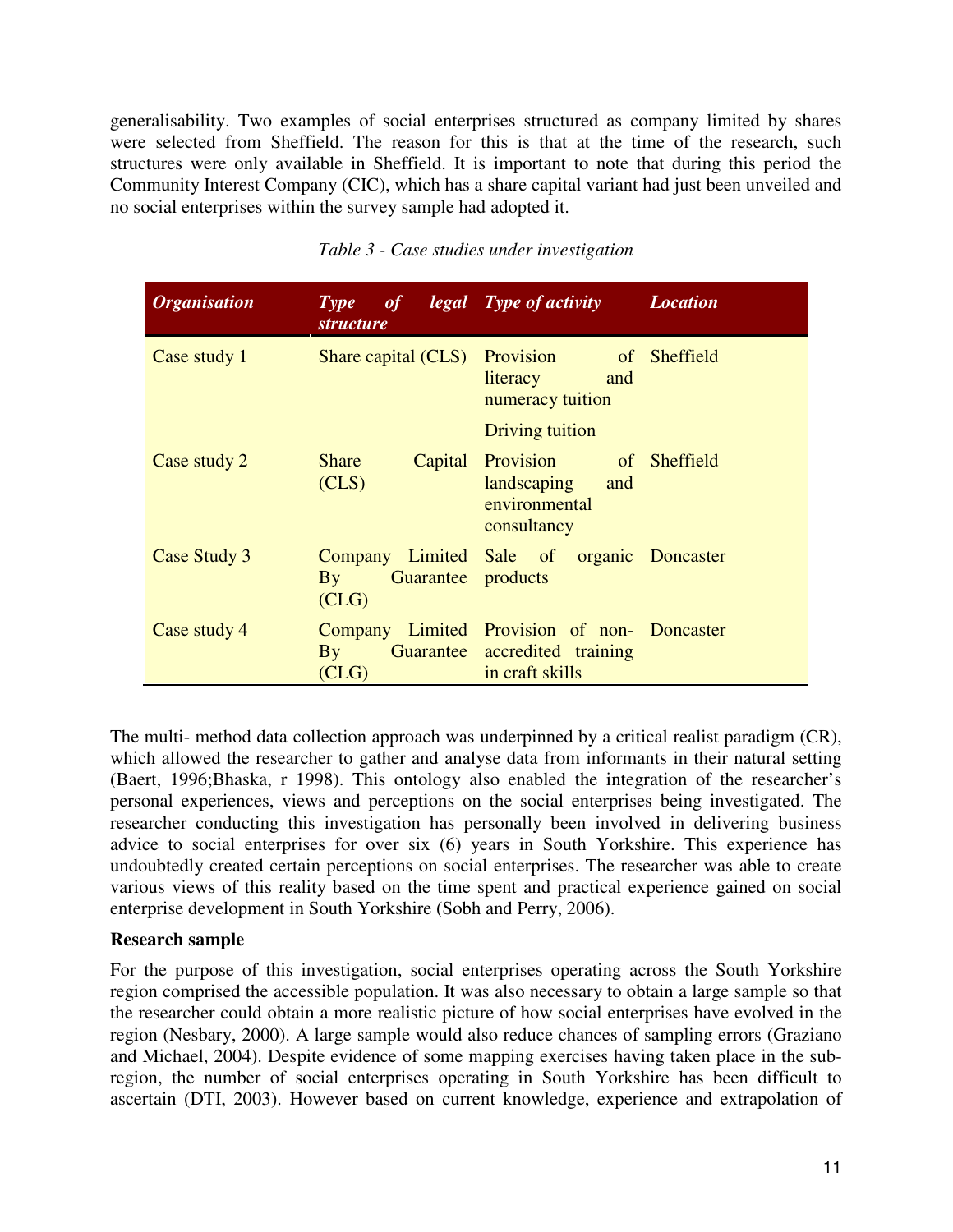figures from information held by sub- regional social enterprise support organisations, it was possible to estimate number of social enterprises in the region. This number was put at no more than 400 social enterprises at various stages of development. The selection of informants for this study was done through the random stratified selection technique of social enterprises operating in South Yorkshire (Ghauri and Gronhaug, 2005). This method assisted the researcher to differentiate the research subjects. Consequently two strata were created namely, a population consisting of individual social enterprises and another of social enterprise support organisations in South Yorkshire.

# **6. KEY FINDINGS**

A total of 218 questionnaires were sent out and 102 questionnaires were returned as table 4 below shows.

| Town/borough     | <b>Qns</b> sent out | <b>Ons</b> returned | $\%$ return |
|------------------|---------------------|---------------------|-------------|
| <b>Sheffield</b> | 115                 | 65                  | 57%         |
| <b>Barnsley</b>  | 30                  | 12                  | 40%         |
| Rotherham        | 33                  | 11                  | 33%         |
| Doncaster        | 40                  | 14                  | 32.5%       |
| <b>Total</b>     | 218                 | 102                 | $46\%$      |

*Table 4 - Questionnaire returns* 

The results of the questionnaire returns indicated a very high number of social enterprises in Sheffield, in comparison to other boroughs. Perhaps the reasons could stem from the strong economic recovery the city experienced in the in the early 1990s. During this period, the city received over £23 Million of European Regional Development fund (ERDF) which was committed to a number of projects to boost the regeneration of the city (Breakthrough, 2004). The funding had a positive impact on business creation and start-up in the city (SCEDU 2003b). Before 1980, only a handful of organisations were classified as social enterprises, but there has been a huge expansion, since then. This rapid development requires further investigation, given that all four boroughs had severe socio-economic problems shown in table 2.

#### **6.1. Thematic representation of social enterprise activities**

Despite deep seated economic problems across South Yorkshire, the social enterprise sector has been steadily growing, signified by the diversity in thematic areas shown in table 5. The respondents came from a wide a wide spectrum of social enterprises across the South Yorkshire. These thematic areas include childcare, training and development and other activities. The researcher has used the term "Regeneration Catalysts" to refer to a specific thematic area. This is an umbrella term that describes social enterprises involved in a number of initiatives, trading and non-trading, in pursuit of achieving socio-economic and environmental objectives. For example there was one respondent whose social enterprise is involved in, environmental consultancy, provision of support to disabled, provision of managed workspace, delivery of Learn Direct Courses and childcare facilities, all under one roof!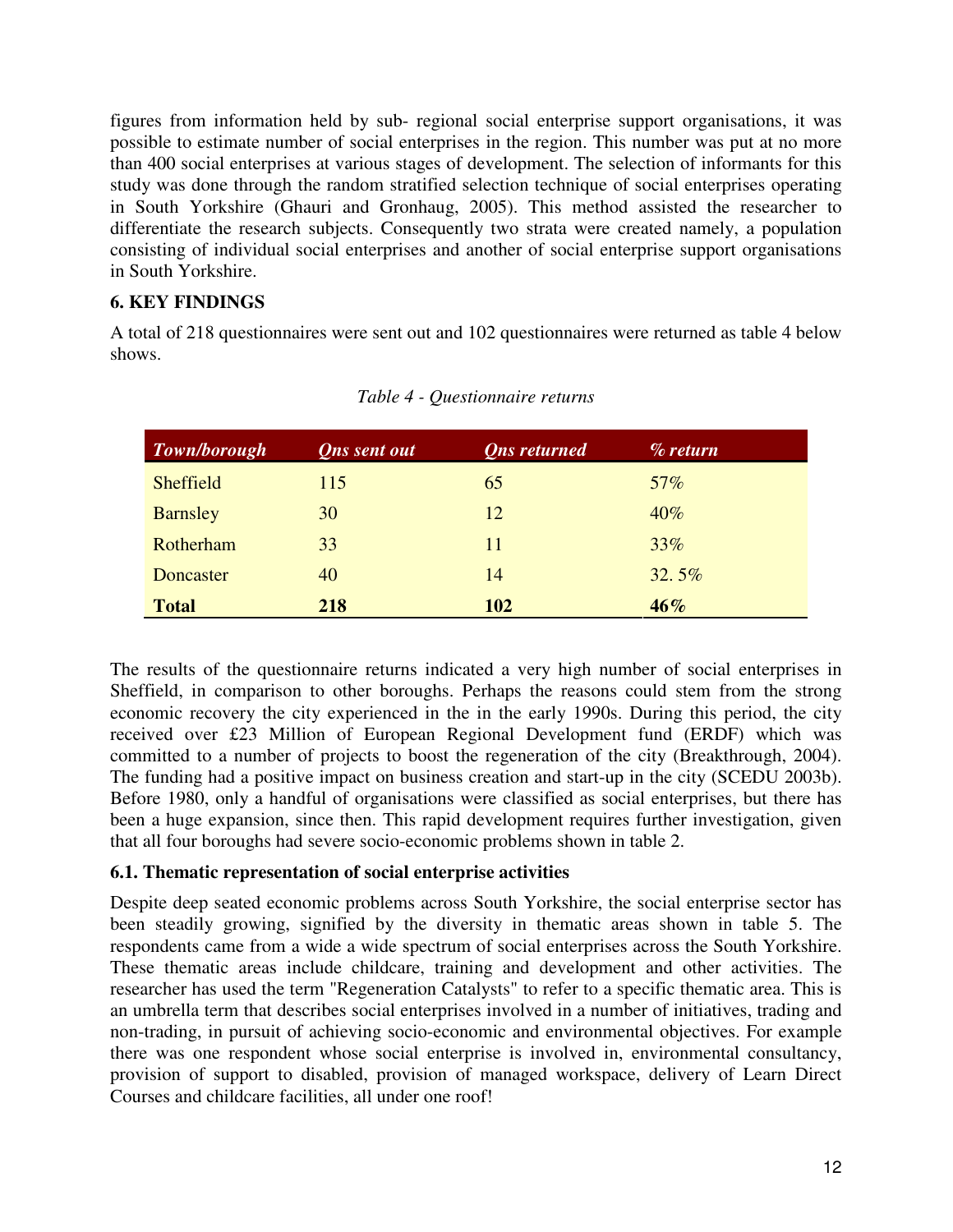| <b>Thematic Activity</b>              | <b>Number</b>  |
|---------------------------------------|----------------|
| Manufacturing                         | $\overline{1}$ |
| Arts and new media                    | 11             |
| Environmental                         | 6              |
| Catering                              | $\mathbf{1}$   |
| Childcare                             | 3              |
| Managed workspace                     | $\overline{4}$ |
| <b>Transport services</b>             | $\overline{2}$ |
| Training and education                | 22             |
| Health and well being                 | 5              |
| <b>Regeneration catalyst</b>          | 20             |
| <b>Employment services</b>            | 9              |
| <b>Information technology</b>         | $\overline{2}$ |
| Retail                                | $\overline{4}$ |
| <b>Banking and financial products</b> | 3              |
| Advocacy                              | $\overline{1}$ |
| Language promotion and development    | 3              |
| <b>Commercial cleaning services</b>   | $\mathbf{1}$   |
| <b>Communications</b>                 | $\mathbf{1}$   |
| Security equipment installation       | $\overline{2}$ |
| <b>Broadcasting services</b>          | $\mathbf{1}$   |
| <b>Total</b>                          | 102            |

*Table 5 - Thematic activities of social enterprises in South Yorkshire* 

# **6.2. Legal structures of social enterprises in South Yorkshire**

Table 6 below shows the types of legal structures that emerged from the analysis of questionnaire returns. The investigation took place before the CIC was launched in 2005, hence its absence from the menu of legal structures shown in table 5. Instead the share capital version illustrated in the table was pioneered in Sheffield, as discussed in section 3 of this paper.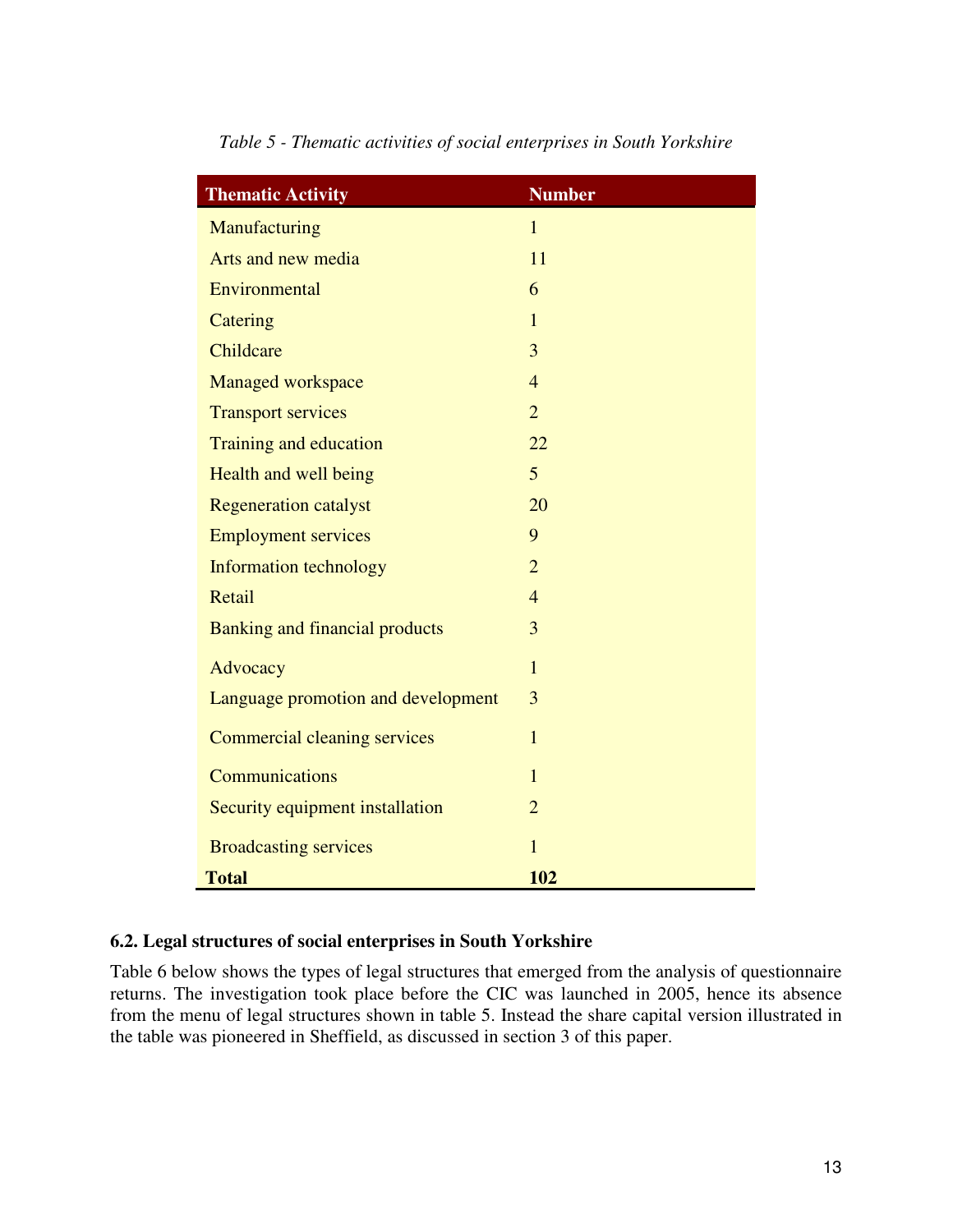| Type of legal structure                      | <b>Number</b>  |  |  |  |
|----------------------------------------------|----------------|--|--|--|
| <b>Company limited by guarantee</b><br>(CLG) | 73             |  |  |  |
|                                              | 8              |  |  |  |
| <b>Company</b> limited by shares<br>(CLS)    |                |  |  |  |
|                                              | 6              |  |  |  |
| Co-operative/IPS                             |                |  |  |  |
|                                              | 9              |  |  |  |
| <b>Unincorporated association</b>            |                |  |  |  |
|                                              | $\overline{2}$ |  |  |  |
| <b>Trust deed</b>                            |                |  |  |  |
|                                              | $\overline{4}$ |  |  |  |
| <b>Not yet constituted</b>                   |                |  |  |  |
|                                              | 102            |  |  |  |
| <b>Total</b>                                 |                |  |  |  |

*Table 6 - Types of legal structures in South Yorkshire* 

 *Source: Quantitative research data* 

From the table above, it can be seen that the majority of the respondents are constituted as company limited by guarantee. Traditionally, this is the most common legal structure of social enterprises (Brown, 2003 ;Bank of England, 2003). The results show that companies limited by guarantee, Industrial and Provident Societies and unincorporated associations have been and continue to be part of the landscape of the social sector as some researchers have pointed out (DTI, 2002). The emergence of share capital structures however casts doubt on suitability and efficiency of the current portfolio of legal structures available for social enterprises (Barker 2003). Case study analysis of organisations with CLS legal structures showed that it is possible for a social enterprise to operate on a fully commercial basis while at the same time addressing social and environmental issues. This is inconsistent with views of researchers such as Pearce (2003) and Chell (2007) who see the primary objective of social enterprise being primarily social, not economic. The presence of unincorporated associations implies that these entities are still relevant and playing a significant role in the social economy despite structural drawbacks associated with their use.

#### **6.3. Determinants of legal structures of social enterprises**

The results from the investigation revealed key determinants of social enterprise legal structures, given the lack of critical analysis in this area. These are shown below in table 7.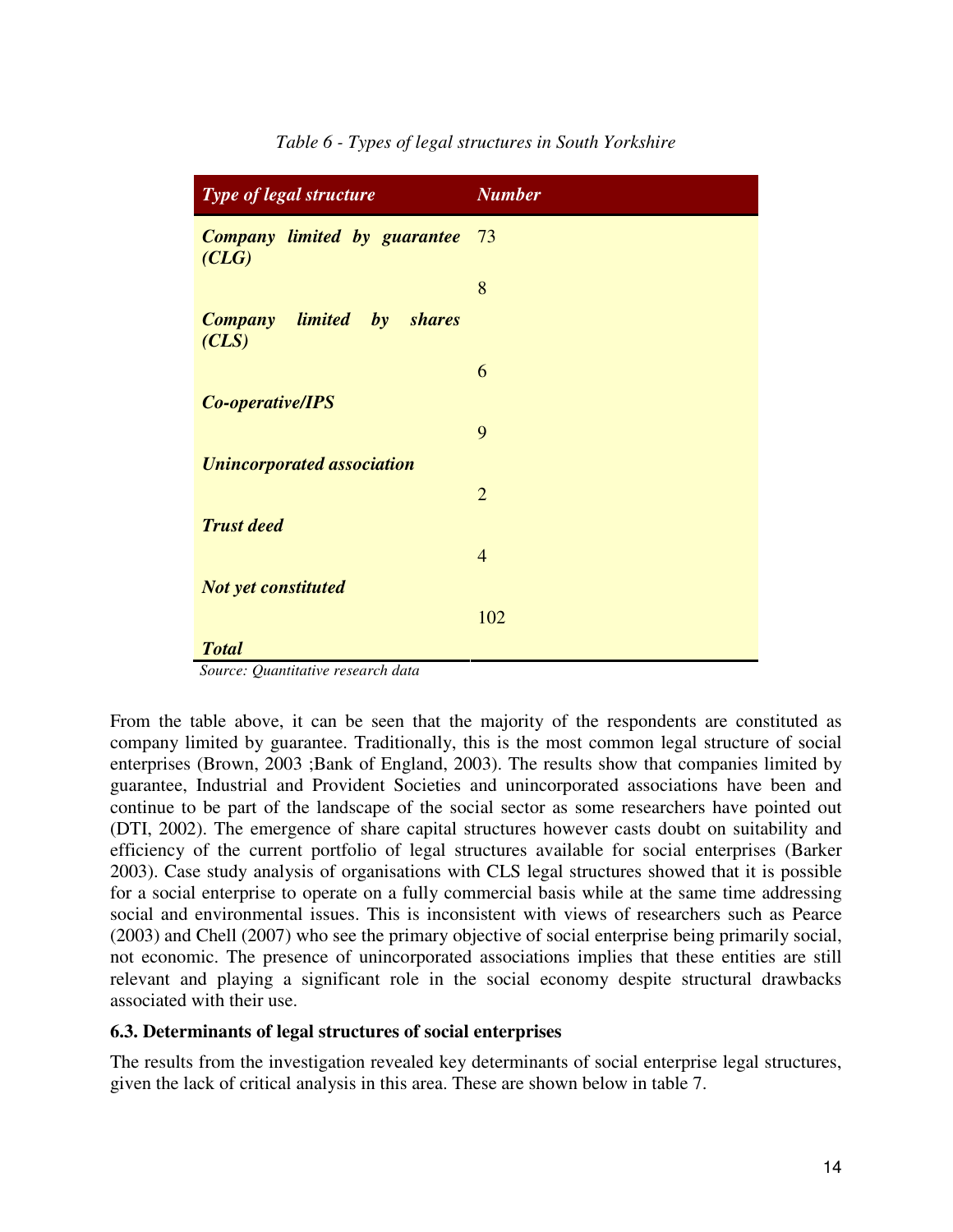| <b>Determinant</b>                      | <b>Purpose</b>    |
|-----------------------------------------|-------------------|
| 1. Ownership of business                |                   |
| 2. Access to funding                    |                   |
| 3. Access to equity investments         | <b>Functional</b> |
| 4. Availability of legal advice         |                   |
| <b>5. Prevailing policy environment</b> |                   |
| <b>6. Ethical and moral dimension</b>   | <b>Normative</b>  |
|                                         |                   |
|                                         |                   |

*Table 7 - Determinants of legal structures of social enterprise* 

Generally it has been assumed that form follows function and that the choice of a legal structure accurately reflects the requirements of a social enterprise (SEL, 2003). This simplistic approach to determinants of a social enterprise legal structure is reflected by Gair (2005). He suggests that choice of legal structure is simply an administrative matter. The above findings however show a new taxonomy of determinants of legal structure of social enterprises. They reveal the complexity of such an exercise, illustrating extra judicial issues, than previously known, that need to be considered when selecting a legal structure for a social enterprise. To illustrate the key functions the determinants play in social enterprise development, they are further split into two categories.

# *Functional determinants*

The functional determinants of legal structure enable social enterprises to address the daily challenges of running a business. The challenges include pressures from macro-economic forces in an increasingly competitive global economic environment, which social enterprises or any business cannot control (Arradon and Wyler, 2008). These determinants are also critical in allowing social enterprises with CLG or CLS legal structure models to make that vital connection with communities they serve. This connection is reflected in their boards of management which draw their membership from the communities of benefit. These determinants, irrespective of the type of legal structure they produce, are also being used as a lever to open more opportunities for social enterprises. On balance, therefore, functionality influences type of legal structure that a social enterprise or entrepreneur selects, as shown in figure 1 below.

#### *Normative determinants*

These determinations represent interventions both at policy and local levels aimed at addressing social injustices. Results from case study analysis and descriptive statistics show that institutional interventions and welfare reform are still key features associated with social enterprise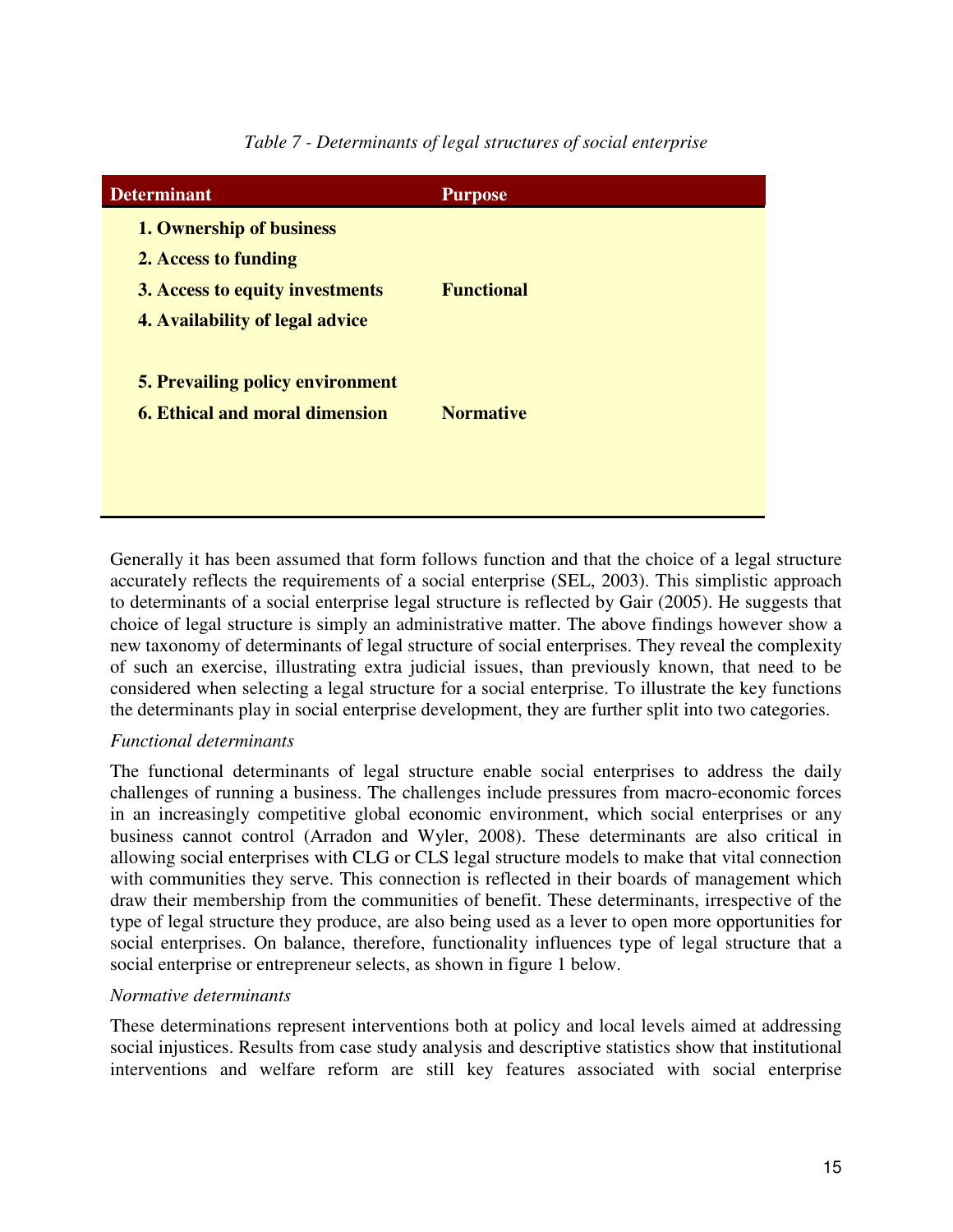development. Therefore these determinants therefore continue to influence development of contemporary social enterprises in their efforts to be successful agents of social change.

# **6.4. Legal structures and outcomes of social enterprises**

Reading through the results of the investigation figure 1 below shows the emerging story that explains the dynamics and complexity of the evolution of social enterprises. Figure 1 also illustrates how the determinants discussed above result in specific types of legal structure for social enterprise. Significantly, one can see how these legal structures influence the outcomes of social enterprises.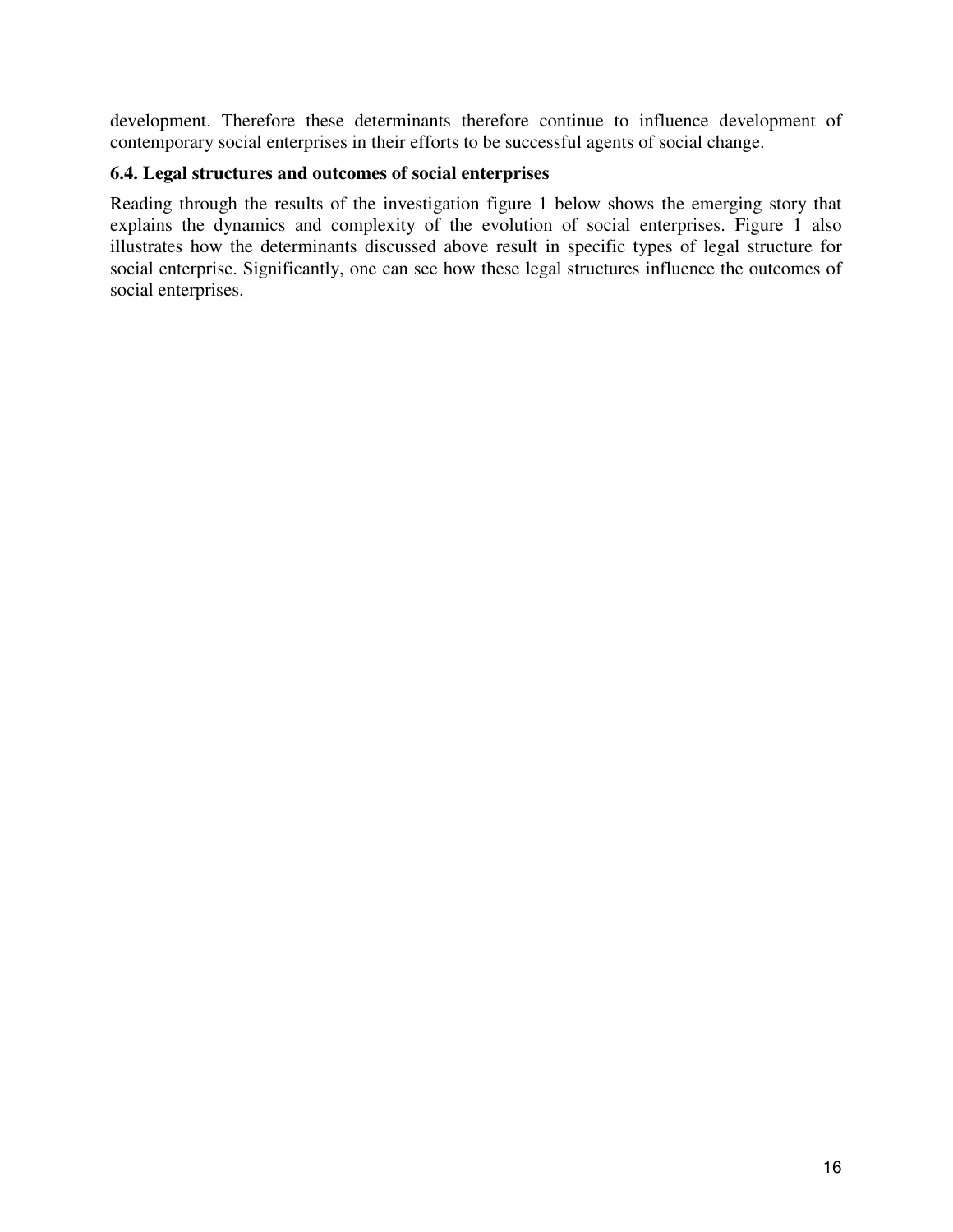

17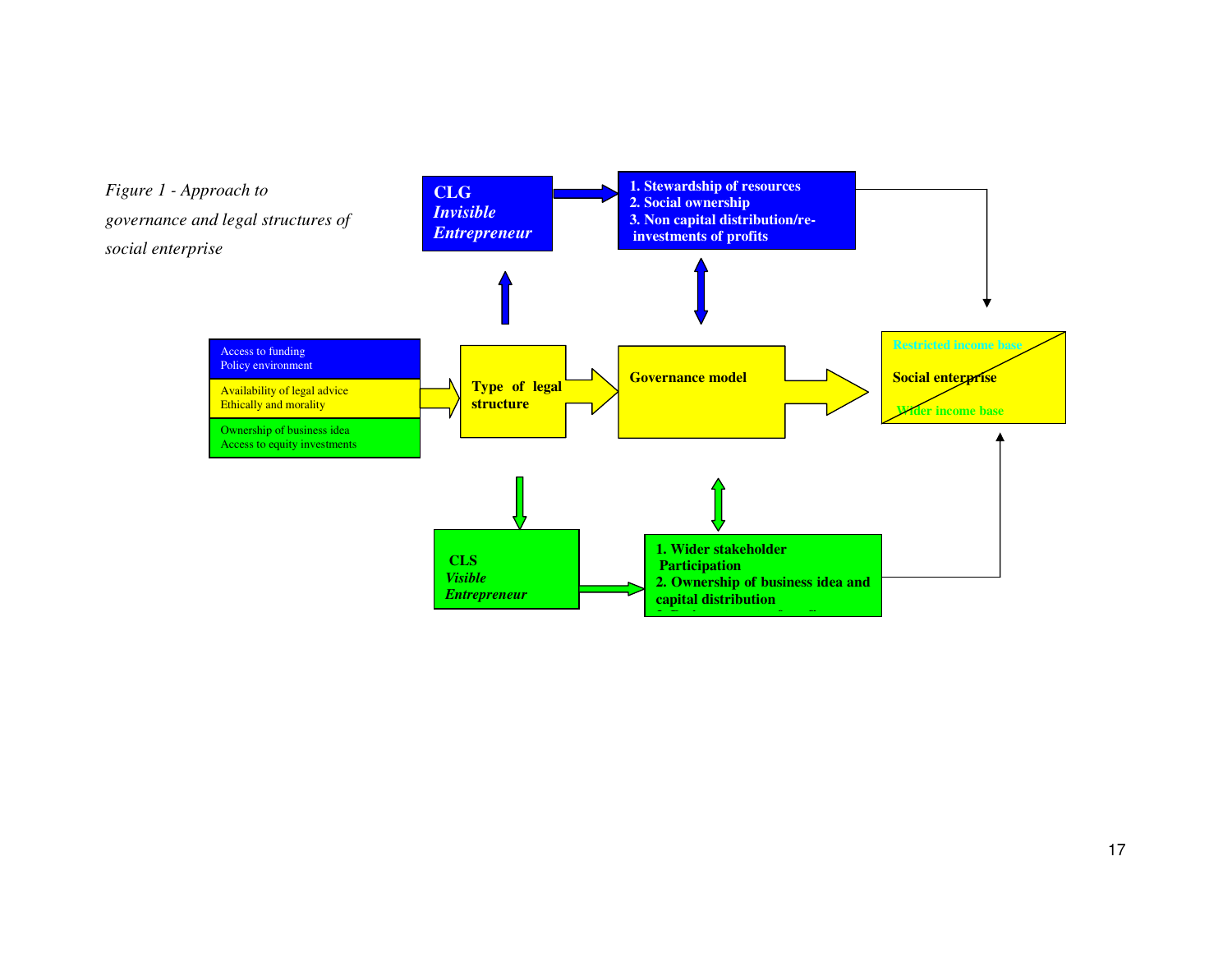If a social enterprise intends to pursue a predominantly commercial route then a CLS legal structure would be a most likely option. This type of legal vehicle is shown in figure 1 and represents case studies 1 and 2. The social enterprises have potential to widen their sources of finance as they can attract equity finance. Scrutiny of these organisations' financial information revealed healthy balance sheets as shown in table 8 below. This favourable position allows them to employ full time staff and set aside surpluses for growth. Although case studies 1 and 2 are guided by ethical principles their missions were underpinned by commercial objectives, hence the selection of this type of legal structure.

|                          | Case 1 | Case 2 | Case 3 | Case 4 |
|--------------------------|--------|--------|--------|--------|
| <b>Quick ratio</b>       | $+ve$  | $+ve$  | $-ve$  | -ve    |
| <b>Balance Sheet +ve</b> |        | $+ve$  | $-ve$  | $-ve$  |

| Table 8 - Financial health of the case studies under scrutiny |  |  |  |
|---------------------------------------------------------------|--|--|--|
|---------------------------------------------------------------|--|--|--|

On the other hand, a social enterprise with a more philanthropic outlook is likely to opt for a CLG legal status, represented by case studies 3 ad 4. Ability to access funding and influence of policy environment emerged as strong determinants of this type of legal structure. There is a general lack of interest in pursuing commercial activities with main emphasis being placed on the achievement of social goals. Consequently, these organisations are heavily reliant on restricted grant funding, resulting in severely contracted income bases and negative balance sheets as shown in table 8 above. This poor financial position implies that such organisations are not in a position to employ full time paid operational staff unlike those with CLS legal status. According to the UK National Joint Council pay scales (2008), a manager of an organisation within the social enterprise sector, would be paid a salary ranging from £26K to £28k per annum. Therefore if we factor in salaries that these managers could have been paid into the cost structures of such organisations, they would be rendered insolvent. Therefore this throws doubt on whether these are enterprises or merely projects with specific remits over a given period of time.

#### **7. TYPOLOGY OF SOCIAL ENTERPRISES IN SOUTH YORKSHIRE**

However, type of legal structure on its own does not tell the whole story of characteristics of social enterprise. The results of the case study analysis showed the need for further scrutiny of social enterprise characteristics. While there is consensus among researchers that a social enterprise is first and foremost a business, there are still debates on the characteristics of a social enterprise. In addition to known characteristics, the findings of this investigation show that there are additional characteristics that are required by a "battle ready" social enterprise. These characteristics are further analysed to create a typology of social enterprise shown in table 9 below, given the findings of the investigation. The purpose of this typology is to identify a social enterprise in which the characteristics can be fully applied to produce a social enterprise with flexibility required in operating in emerging markets. The resultant typology of social enterprise shown in table 9 is classified as Type 1, 2 and 3 respectively.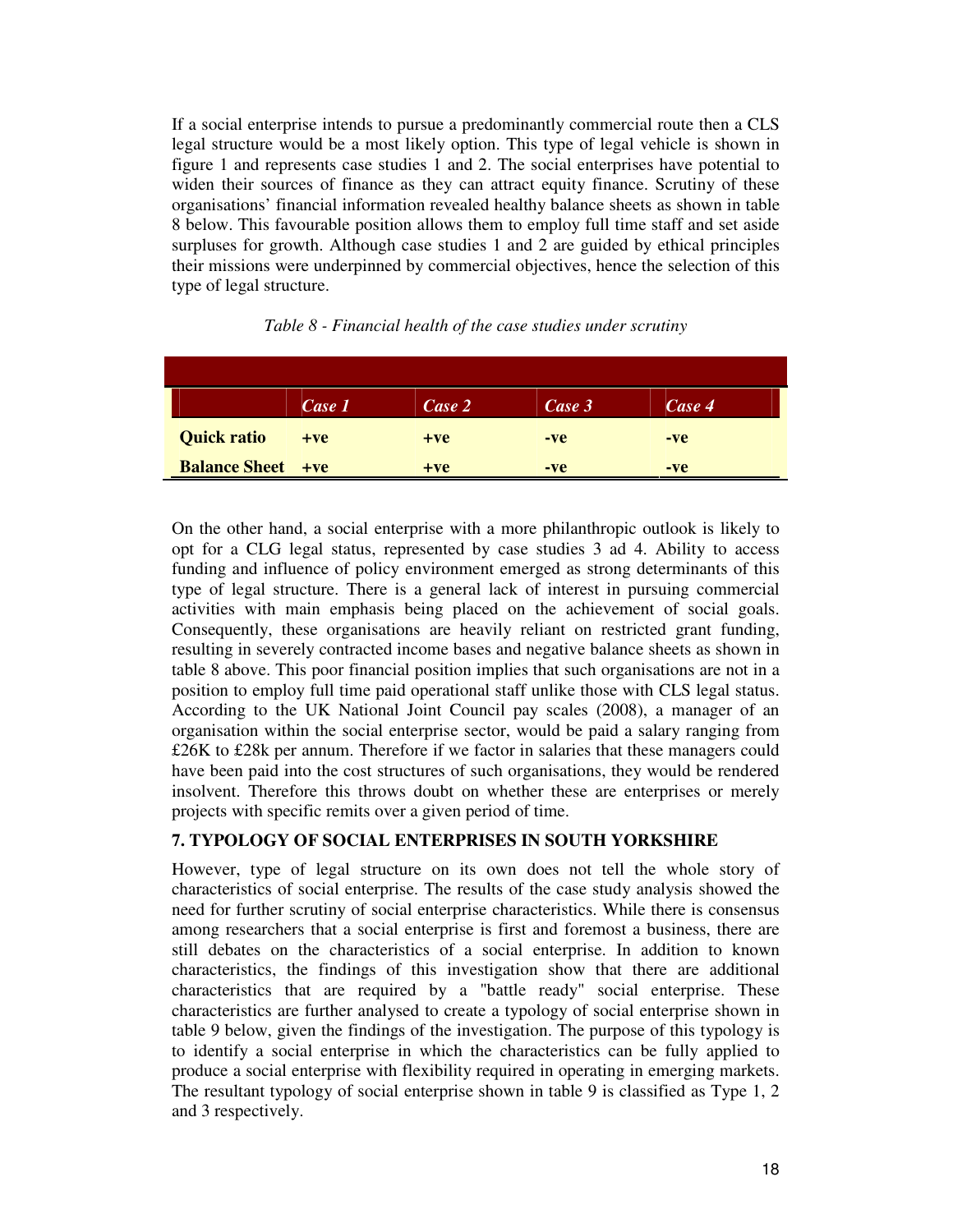## *Table 9 - Social enterprise typology*

|                                    |                                                                  | <b>SOCIAL ENTERPRISE CHARACTERITICS</b>                                                                                                                          |                                                              |                                                                                         |                                                                                   |                                              |
|------------------------------------|------------------------------------------------------------------|------------------------------------------------------------------------------------------------------------------------------------------------------------------|--------------------------------------------------------------|-----------------------------------------------------------------------------------------|-----------------------------------------------------------------------------------|----------------------------------------------|
| <b>Social</b><br><b>Enterprise</b> | <b>Visibility</b><br>of<br>entrepreneur (s)                      | <b>Achievement</b><br>of social, economic<br>environmental<br>$\boldsymbol{\&}$<br>objectives                                                                    | <b>Recognition</b><br><b>of</b><br>ownership<br>project idea | of Remuneration                                                                         | <b>Broad</b><br><b>based</b><br>governance<br>model                               | <b>Flexible</b><br>legal<br><b>structure</b> |
| <b>Type 1</b>                      | Highly<br>active<br>and pro-<br>entrepreneur(s)                  | visible Aims to achieve the Entrepreneur<br>triple bottom line but ownership to project and investors<br>emphasis<br>achieving<br>economic capital<br>objectives | on idea and intellectual have access to                      | has Entrepreneurs<br>profits                                                            | Multi-stakeholder<br>governance<br>model                                          | CLS model                                    |
| Type 2                             | Entrepreneur not Emphasis is<br>always visible or<br>significant | achieving<br>objectives<br>with<br>minimal<br>trading<br>activities taking place                                                                                 | on Shared/community<br>social ownership                      | N <sub>o</sub><br>distribution to<br>either<br>individuals<br>$\alpha$<br>organisations | capital Shared ownership CLG, IPS or CIC<br>and stewardship<br>of resources       |                                              |
| <b>Type 3</b>                      | Entrepreneur<br>maybe visible or<br>active                       | Aims to achieve the Shared/community<br>triple bottom line                                                                                                       | ownership                                                    | N <sub>o</sub><br>distribution to<br>either<br>individuals or<br>organisations          | capital Multi stakeholder CLG, IPS or CIC<br>model but subject<br>to restrictions |                                              |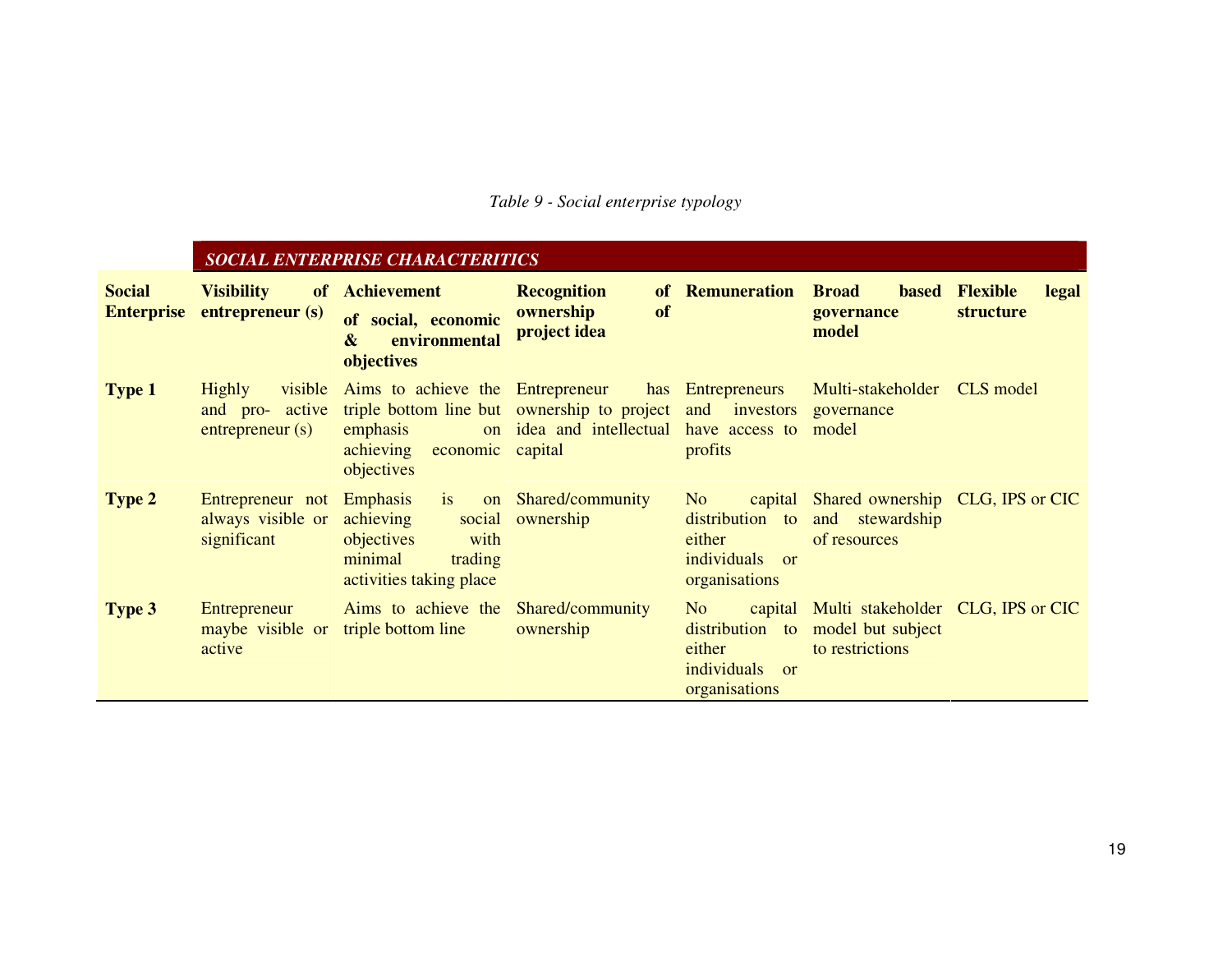#### **7.1. Type 1 social enterprise**

Although this type of a social enterprise seeks to achieve economic and social objectives, the main emphasis is on attaining financial sustainability to reinforce its ability to maximise deliverance of value. By focussing on the achievement of economic objectives, the organisation is sending a strong signal that it is a business that seeks to be financially sustainable. Without this objective a social enterprise ceases to be an enterprising concern. Case studies 1 and 2 that have share capital legal structures fall into this category of a social enterprise. A Type 1 social enterprise has an identifiable entrepreneur who is actively involved in the running of the business. The social entrepreneur(s) managing this type of an enterprise has ownership of the project idea. The entrepreneur is supported by a board of directors with the flexibility to allow participation of a variety of individuals and corporate bodies as shown in figure 1. These are a vital source financial resources and well as ongoing business advice. Some of the board members have financial vested interests in the organisation. These and the entrepreneurs involved benefit from capital gain. Ownership and access to profits appears to be a catalyst for successful commercial activities for social enterprises with CLS legal structures, as shown by their healthy balance sheets shown in table 7. This social enterprise has a flexible legal structure that allows it to mobilise financial resources from various sources without compromising its social ethos. Given the limitations of the CLG in resource mobilisation, a CLS legal structure is a realistic and practical option for social enterprises. The greatest challenge however is balancing achievement of social and economic objectives (Etchart and Davis 2003, Arbor 2005). This type of an organisation illustrates the evolution of social enterprise. It is therefore inconsistent with traditional views on social enterprises held by researchers such as Paton (2003) and Paton (2003). They argue that commercial activities should not be an integral component of social enterprise activities.

#### **7.2. Type 2 social enterprise**

The Type 2 social enterprise's main emphasis is primarily on achieving social objectives with minimal trading activities taking place. This is consistent with the characteristics of case studies 3 and 4 with CLG legal status. The governance structures of such social enterprises are characterised by shared ownership with small groups of volunteers providing both strategic and operational management as shown in figure 1. This typology shows that governance models characterised by shared ownership are inevitably associated with CLG or other similar legal structures such as the IPS. While these may enable these organisations to achieve their social objectives, attainment of economic objectives is not sustainable, given limitations of these legal vehicles discussed in section 3. Type 2 organisations are clearly not fully equipped to operate as fully fledged businesses in the market, as evidenced by poor financial performance of case studies with CLG legal status. The CLG status in this instance, acts as a constitutional barrier in attracting equity finance, a key financial alternative for organisations operating in competitive markets ( Conaty and McGeehan, 2000). A significant change in culture, governance models and mindset is required to enable these types of organisations to operate and mobilise financial resources in competitive markets (Leadbeater, 2002)

#### **7.3. Type 3 social enterprise**

This investigation refers to this type of a social enterprise as the *ideal type* social enterprise. This perhaps could have been the type of social enterprise that the UK government had in mind when the social enterprise concept was popularised in the 1990s. This organisation, while supposed to be a viable business, is firmly rooted in the community and ensures that any surpluses generated are ploughed back into the organisation to develop its capacity. However findings of this investigation revealed structural drawbacks of this type of an organisation in competitive markets. One key weakness is in the UK definition of a social enterprise itself. It does not appear to have kept pace with the evolution of social enterprise concept and has now become increasingly unclear (Marshall and Lovatt, 2004)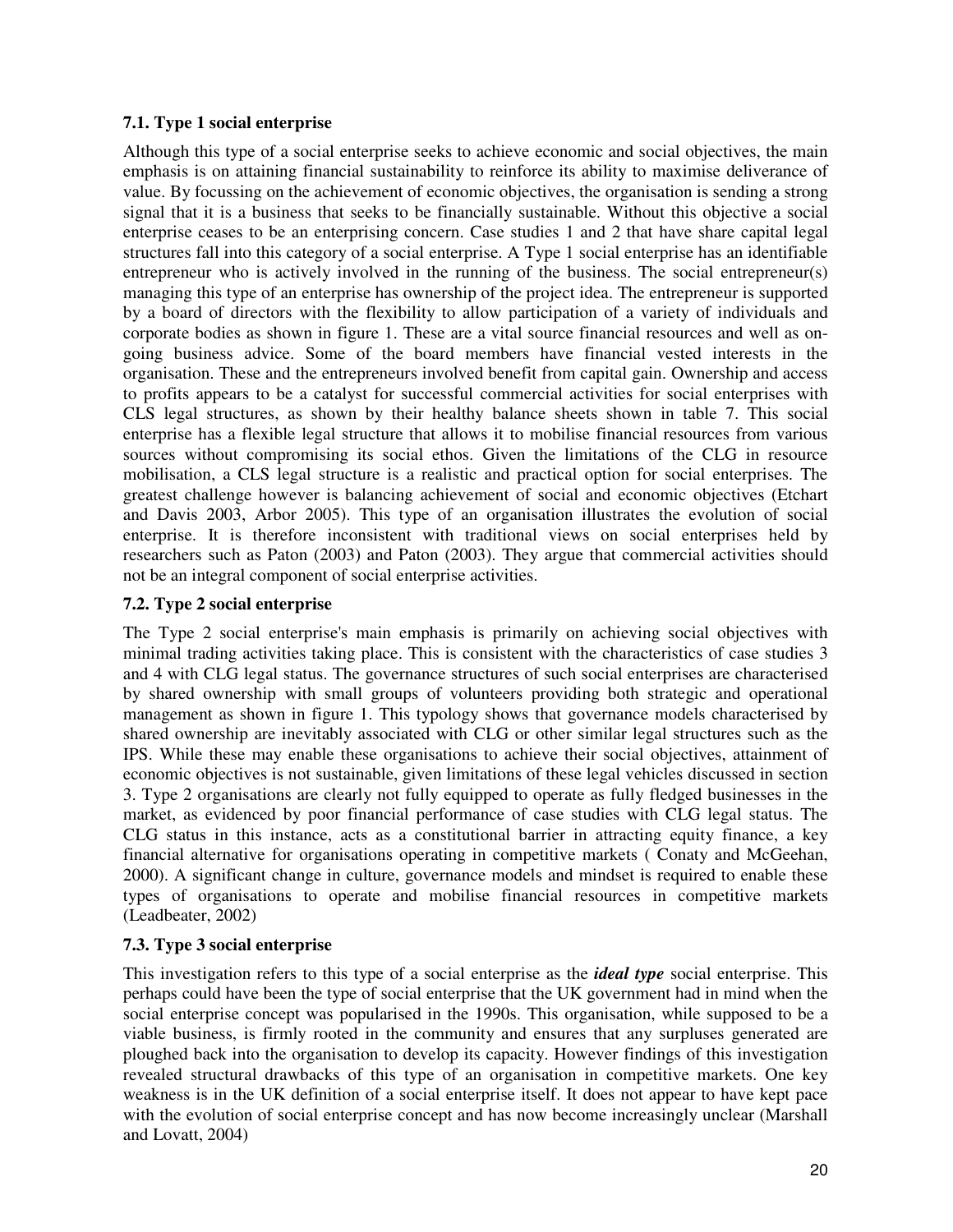Therefore results of the investigation leave Types 1 and 2 as key emerging organisational types of social enterprises. However Type 2 organisation unlike its pre-cursor (Type 1) is too philanthropic in nature and struggles to remain viable as a business in challenging environments.

## **CONCLUSION**

The results of the investigation showed that it has become necessary to re-visit our understanding of social enterprises as a concept. The overall finding emerging from this investigation is that social enterprise as a concept is perhaps a policy misdescription. The emerging results show that conceptually, the majority of what we know as social enterprises with CLG legal structures are technically bankrupt and insolvent organisations. On the other hand those with flexible legal structures such as share capital models are at a more favourable position to attain sustainability in challenging market conditions. Despite being a less tried option, they are able to engage with the wider market and exploit commercial opportunities as they come without restrictions or modifications to their governance structures. They encourage a much more financially rewarding partnership between social enterprises and private investors, thereby improving inflow of capital into the sector.

From a policy perspective the results show that there is need for rigid categorisation of social economy organisations. They also show that distinction between voluntary organisations and social enterprises is vague. Some organisations, which are essentially voluntary in nature, with no potential or desire to be sustainable businesses are identifying themselves as social enterprises. This categorisation and positioning has implications on policy responses, particularly resource allocation and provision of technical support. The basis of this categorisation comes from the typology of social enterprises mentioned in section 7 of this paper. Therefore Type 1 organisations, characterised by CLS legal structures should be known as social enterprises. They trade and compete in the market to achieve social, economic and environmental objectives. They are more entrepreneurial in nature and are therefore cognisant of the importance of generating revenue to reinforce their ethos. Such organisations should be referred to as *"not just for profit"* as opposed to the traditional definition of non-profit organisations. Type 2 organisations are essentially traditional social economy organisations, the majority of which have CLG legal status. They have been primarily set up to address social aims and trading activities are either limited or totally alien to their operations. These should therefore be known as *social organisations* instead of referring to them as social enterprise. With regards to resource implications, the state should ensure that support is provided to strengthen their capacity to deliver sustainable welfare interventions.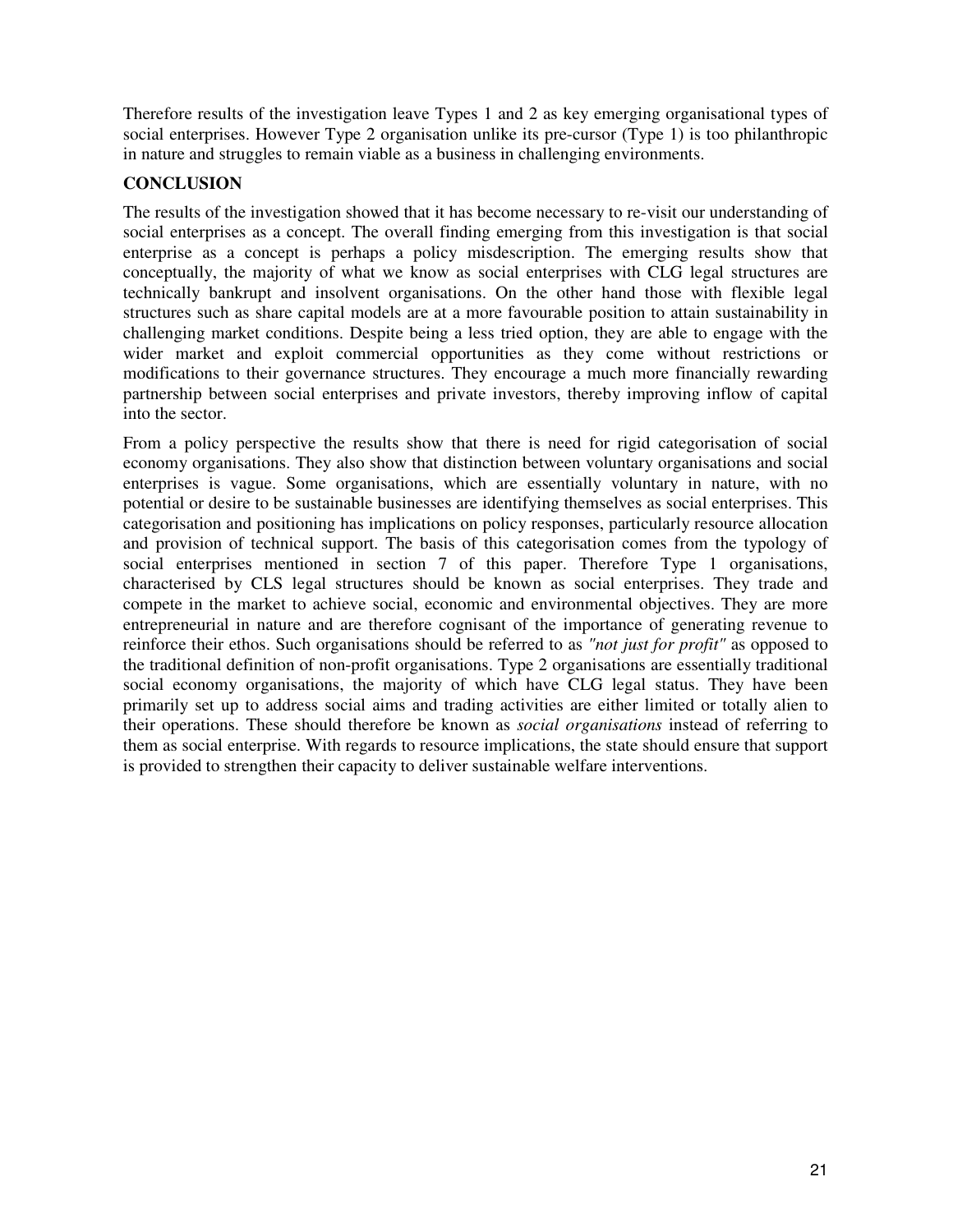#### **REFERENCES**

- ACEVO (2005), ACEVO Guide to Legal Forms For the Third Sector Organisations and Social Enterprises www. acevo. org. uk/legalforms/)
- Allen, T;, Thomas, A. (2000), Poverty and development into The  $21<sup>st</sup>$  Century, Oxford University Press, 2000
- Arbour, A. (2005), Social Enterprise and Entrepreneurs in Emerging Markets; Framing issues. The William Davidson Institute at the University of Michigan, May19 2005.
- Arradon, G. and Wyler, S. (2008), What role for community enterprises in tackling poverty? Joseph Rowntree Foundation, September 2008
- Baert, P. (1996), Realist Philosophy of the social sciences and economics: A critique. Cambridge Journal of Economics 1996, 20, 513-522
- Bank of England (2003), The Financing of Social Enterprises: A Special Report by the bank of England
- Barker, W. (2002), Unpublished SYSEN, internal Strategy Document
- Barker W (2003) Social Enterprise Legal structures. Unpublished SYSEN, internal Strategy Document
- Barclays bank (2007), Changing face of philanthropy, today, tomorrow and beyond, Barclays Bank Report, September 2007
- Bhaskar, R. (1998), Philosophy and Scientific Realism: Critical realism, Essential readings
- BRASS (2004), ESRC Centre for Business Relationships, Accountability, Sustainability and Society (BRASS), Cardiff University report prepared for Triodos Bank, July 2004
- BRASS (2006), Centre for Business Relationships, Accountability, Sustainability and Society www. brass. cf. ac. uk/project Accessed 13 March 2006
- Breakthrough (2004) Community Action Network (CAN)
- Brown, J. (2003), Quoted in Regeneration and Renewal magazine, 18 April 2003
- Buttenheim, A. (2002), Social Enterprise meets venture philosophy; A powerful combination, quoted in Los Angeles Business Journal. Vol 20, Number 46, 16-22
- Conaty, P. and McGeehan, S. (2000), Homeopathic Finance Equitable Capital For Social enterprises
- Cook, B. (2007), New £50m Loan fund for the sector. Third Sector on line, 27 November 2007
- Cornfirth, C. (1988), Social enterprise in the voluntary and community sectors
- Cox, G. (2000), Legal/Financial Structures for Social Firms: Economic Partnerships Limited
- Dart, R. (2002), Legitimacy Of social Enterprise; Business Administration Programme, Trent University, Peterborough; Vol 17, Issue 5 September 2002.
- Dees, J. G. (1998), Enterprising non profits, Harvard business review; January- February, pages 54- 57
- Dees, J. G (2001, ) The meaning of social entrepreneurship: Working paper available on-line at www. tc. columbia. edu.
- Dees, J;, Emerson, J. and Economy, P. (2001), Enterprising Nonprofits: A Toolkit for Social Entrepreneurs. John Wiley and Sons, Inc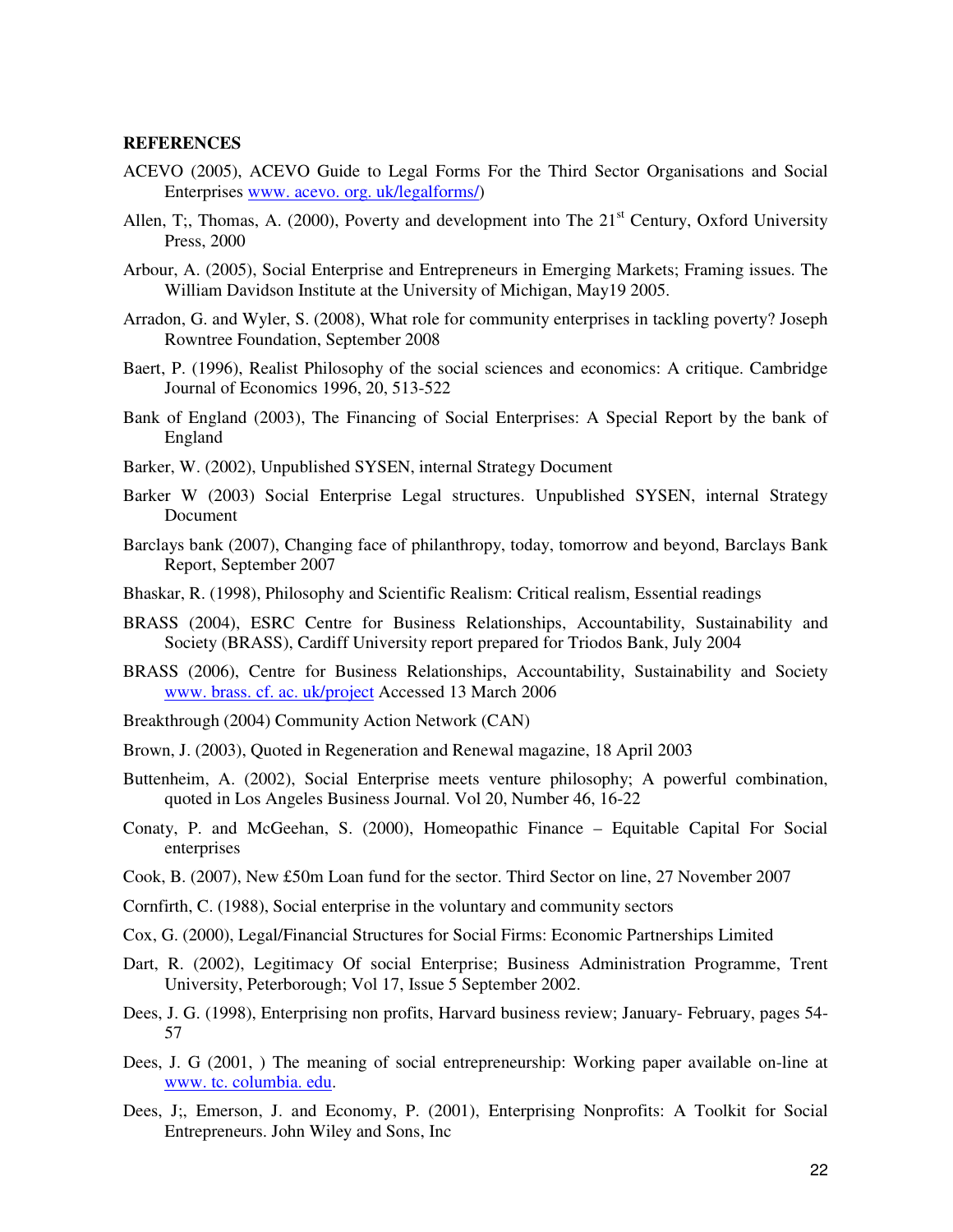- DTI (2002), Department of Trade and Industry (UK); Social Enterprise: A strategy for success; DTI/Pub 6058/3k/07/02/NP
- DTI (2003a), Department of Trade and Industry (UK);A progress report on Social Enterprise; Social Enterprise: A strategy for success, 2003
- DTI (2003b), Department of Trade and Industry (UK) ; Enterprise For Communities: Proposals For A Community Interest Company (2003) Report on the public consultation and the government's intentions, October 2003

Employment in focus (1998), Introduction to the social economy; Issue number 5, Winter 1998

- Etchart, N. and Davis, L. (2003), Unique and universal**;** Lessons from the emerging field of social enterprise in emerging market countries; Non-profit enterprise and self sustainability team (NESST), Chile
- Favreau, L. (2000), Globalisation and the social economy: A north-South Perspective
- Gair, C. (2005), If the shoe fits- Non-profit or For profit: the Choice matters: reinvesting in Employment and Hope, Roberts Enterprising Development Fund (REDF), December 2005
- Ghauri, P. and Gronhaug, K. (2005), Research Methods in Business studies; A Practical guide. Prentice Hall Europe 1995
- Giddens, M. (2007), Profit Shareholders and an Agenda for Transformation: Social enterprise magazine, March 2007, Issue 56
- Global Entrepreneurship Monitor (2007), Social enterprise in the UK
- GOYH (2001), Government office for the Yorkshire and Humber: Key achievements 2001-2002
- Graziano, M. and Michael. L. R. (2004), Research methods, a process of enquiry.
- Gueslin A (1987) quoted in Moulaert F and Ailenei O (2005) Social Economy, Third Sector and Solidarity
- Haugh H (2005) A research agenda for social entrepreneurship, Social Enterprise Journal, Vol No. 1, Issue 1
- Hines, F. (2005), Viable social enterprise-an evaluation of business support to social enterprise; Social Enterprise Journal, Vol No. 1, Issue 1
- ICOM (1994), Industrial Common Ownership Movement Fact sheet, Legal series No L. 22
- Jump, P. (2007a), How to: raise capital for a start-up social enterprise. Third Sector, 20 February, 2007
- Jump, P. (2009), Regulator to Consult on CIC Dividend Caps: Third Sector on line, 25 February 2009
- Kohn, L. T. (1997), Methods in case Study Analysis: The Centre for studying health System Change, technical publication No. 2, June 1997
- Laville, J. L. and Nyssens, M. (2001), The Social Enterprise; Towards a Theoretical Socioeconomic Approach, 2001
- Leadbeater, C. (2002), Life in no man's land ; New statesman social enterprise, 3 June 2002
- Monzon, J. L. (1989), Contributions of the social economy to the general interest
- Moulaert, F. and Ailenei, O. (2005) Social Economy, Third Sector and Solidarity Relations: A Conceptual Synthesis from History to Present. Urban Studies, Vol. 42 No. 11, 2037 – 2053, October 2005